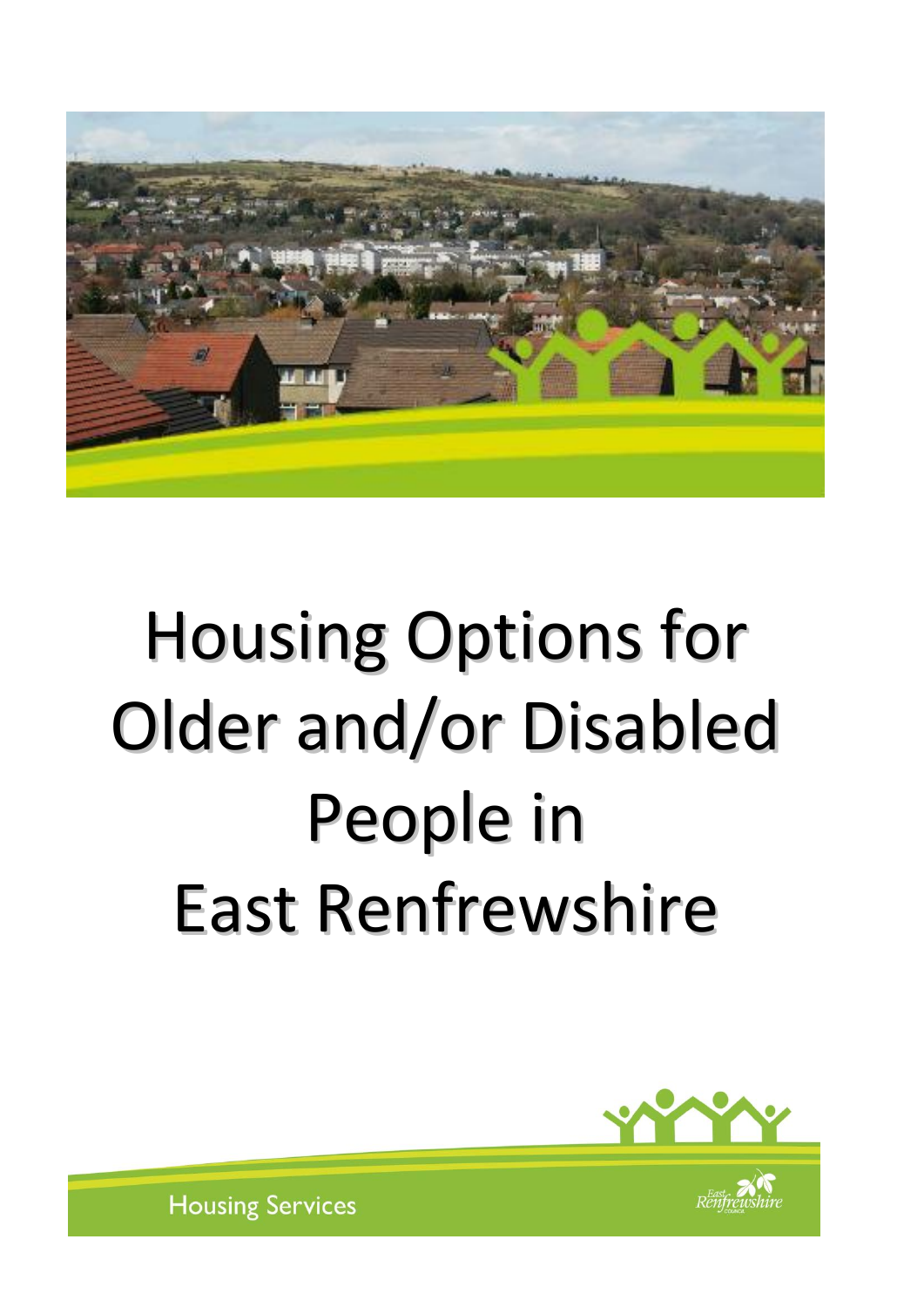We can explain this document to you in other languages and provide it to you in other formats such as Braille and large print. For more information, please contact Customer First on 0141 577 3001 or e-mail: customerservices@eastrenfrewshire.gov.uk.

آپ کے لیےاس دستاویز کی دیگرز بانوں میں دضاحت کی جاسکتی ہےاور پیدیگرمختلف صورتوں میں جیپا کہ بڑے حروف کی لکھائی اور بریل (نا بیٹاافراد کے لیے اُنجرےہوئے حروف کی لکھائی) میں فراہم کی جاسکتی ہے۔ مزید معلومات کے لیے برائے مہربانی ٹیلیفون نمبر 3001 577 5141 پ کشمرفرسٹ سے دابط کریں یا Customerservices@eastrenfrewshire.gov.ukے پیتہ یہ ای میل جیمیں۔

এ২ পত্র অন্যান্য ভাষায় বণনা ছাড়া নানা বিকল্প আকারেও দেয়া যেতে পারে যথা – বড় ছাপান অক্ষরে এবং উঁচু গঠিত বর্ণমালায়ও (Braille) দেয়া যেতে পারে। এ বিষয়ে আরও খবরাখবরের জন্যে যোগাযোগ করুন কাউৌমার ফর্ষি টেলিফোন: ০১৪১–৫৭৭ ৩০০১ অথবা

ইমেইল: customerservices@eastrenfrewshire.gov.uk

ਤੁਹਾਡੇ ਲਈ ਇਸ ਦਸਤਾਵੇਜ਼ ਦੀ ਵਿਆਖਿਆ ਹੋਰਨਾਂ ਭਾਸ਼ਾਵਾਂ ਵਿਚ ਵੀ ਕੀਤੀ ਜਾ ਸਕਦੀ ਹੈ ਅਤੇ ਇਸ ਨੂੰ ਬਦਲਵੇਂ ਰੂਪਾਂ ਵਿਚ ਜਿਵੇਂ ਵੱਡੇ ਅੱਖਰਾਂ ਅਤੇ ਬਰੇਲ ਤੇ ਪ੍ਰਦਾਨ ਕੀਤਾ ਜਾ ਸਕਦਾ ਹੈ। ਵਧੇਰੇ ਜਾਣਕਾਰੀ ਲਈ ਕਸਟਮਰ ਫਸਟ ਵਾਲਿਆਂ ਨਾਲ ਇਸ ਫੋਨ ਨੰਬਰ ਤੇ ਸੰਪਰਕ ਕਰਨ ਦੀ ਕ੍ਰਿਪਾਲਤਾ ਕਰੋ: 0141 577 3001 ਜਾਂ ਇਸ ਪਤੇ ਤੇ ਈਮੇਲ ਕਰੋ: customerservices@eastrenfrewshire.gov.uk

這份文件可以使用其他的語言解釋.亦可以提供 其他形色的版本, 例如大字和凸字。請聯絡客 服務 (Customer First) 索取進一步的資料。 電話:0141 577 3001或電郵 customerservices@eastrenfrewshire.gov.uk

आप क ालए इस दस्तावज़ का व्याख्या अन्य भाषाआ म का जा सकता ह आर बदलव रूपा जस बड़े अक्षरों और ब्रेल पर भी प्रदान की जा सकती है। कृप्या अतिरिक्त जानकारी के लिए कस्टमर फस्ट वालों से इस फोन नंबर पर संपर्क करें: 0141 577 3001 व इस पते पर ईमेल करें: customerservices@eastrenfrewshire.gov.uk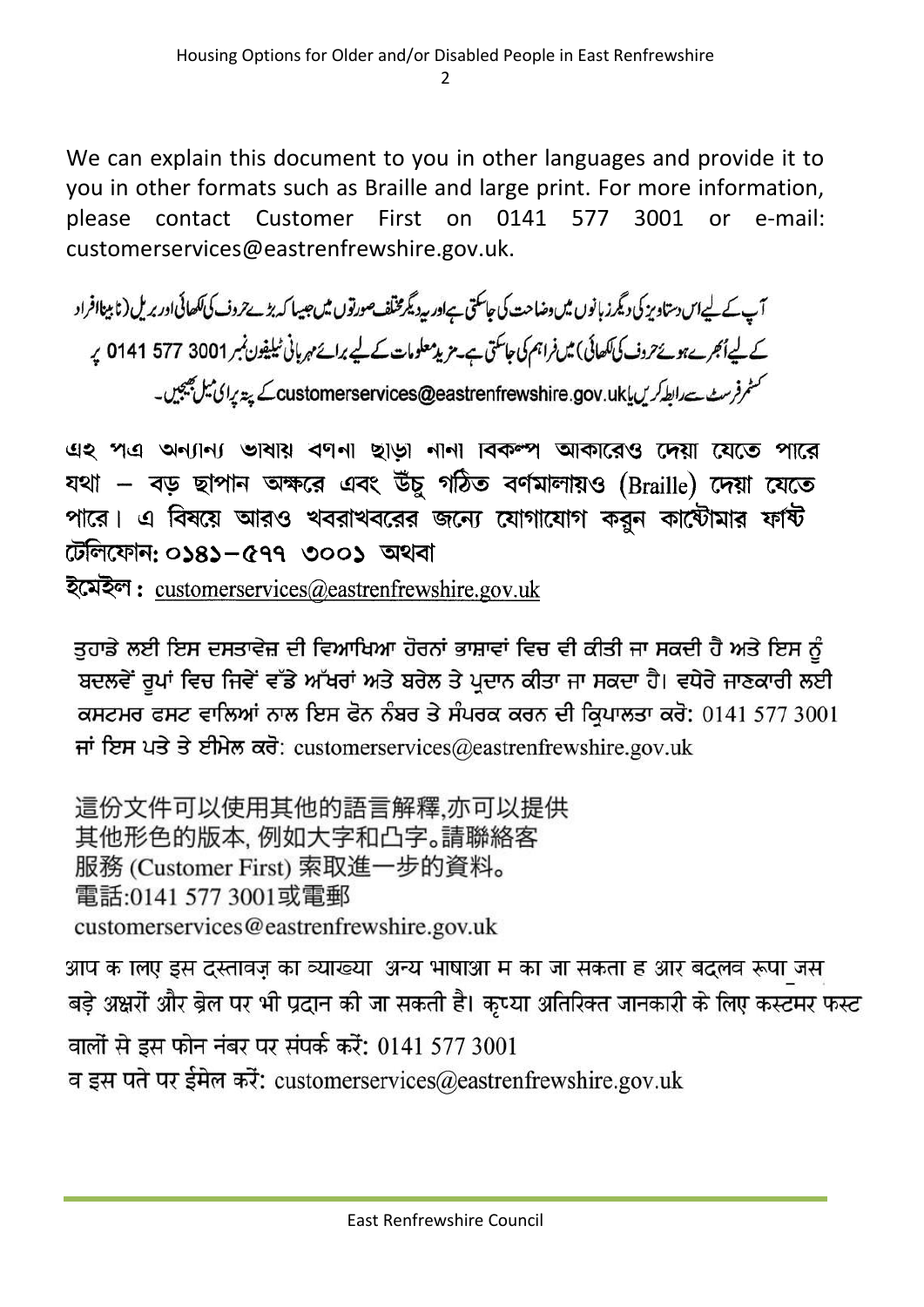# **Contents**

- **1. Who is this leaflet for?**
- **2. Your Housing Options**
	- **i. Socially rented housing**
	- **ii. Private rented sector**
	- **iii. Owner occupation**
	- **iv. Shared equity schemes**
	- **v. Shared ownership schemes**
	- **vi. Homelessness**
- **3. Help to remain in your home**
	- **i. Occupational therapy**
	- **ii. Non-financial assistance for adaptations**
	- **iii. Information for families and carers**
	- **iv. Help to Adapt scheme**
- **4. Financial information & sources**
- **5. Contact Information**
	- **i. East Renfrewshire Council useful contacts**
	- **ii. Other useful contacts**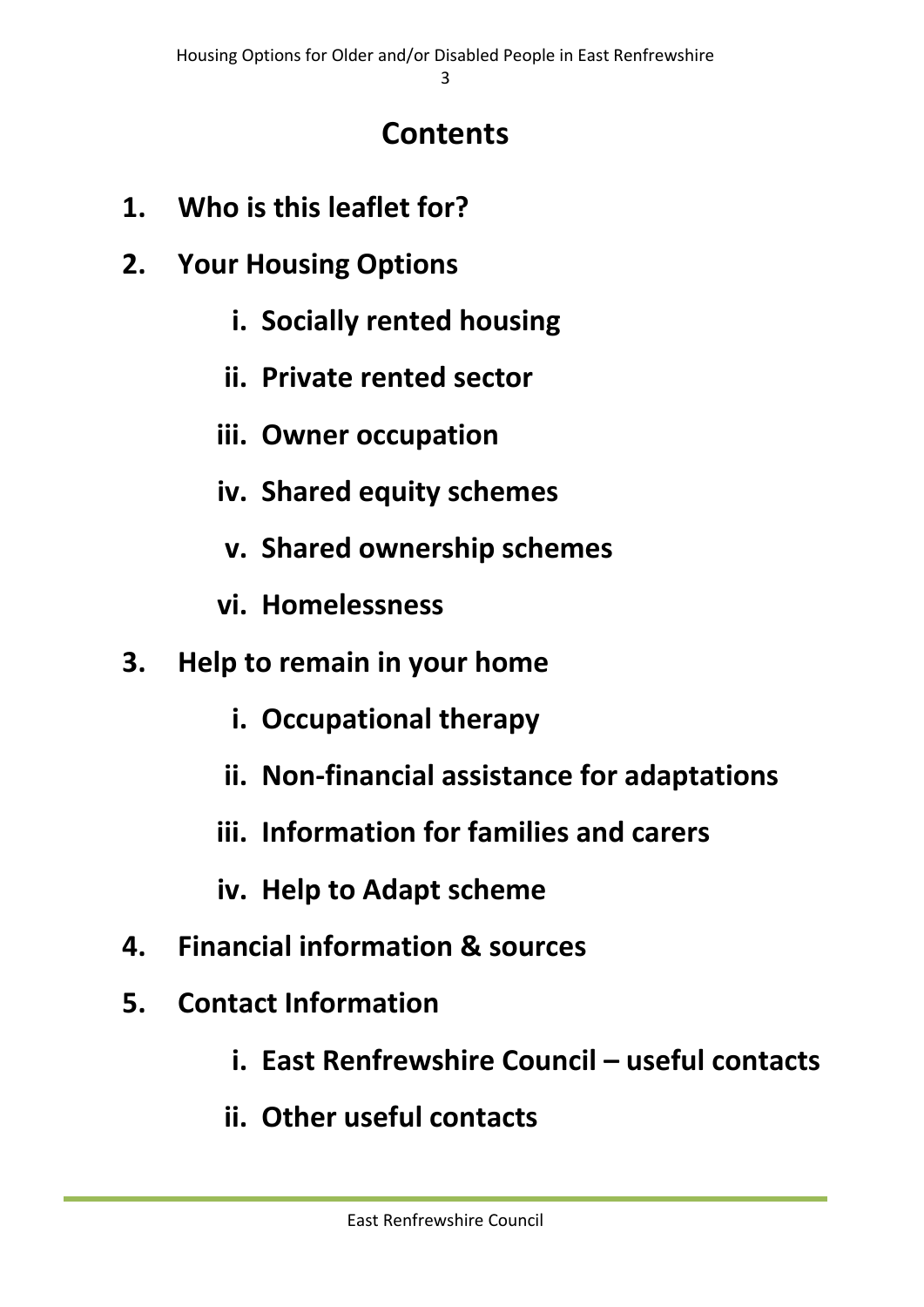# **1. Who is this leaflet for?**

This leaflet is for older and/or disabled people who require information and advice regarding their current accommodation, or who wish to move to other accommodation.

#### **The leaflet will**:

Offer information and advice regarding a range of housing options for older and/or disabled people. This leaflet is part of a series of leaflets designed to offer information and advice regarding housing options in East Renfrewshire. Other leaflets in the series include:

- 'Housing Options in East Renfrewshire'
- 'Private Renting in East Renfrewshire'
- 'Homeless or Threatened with Homelessness in East Renfrewshire'
- 'Low cost Home Ownership in East Renfrewshire'

While this leaflet offers housing advice and information specifically for older and/or disabled people, the other leaflets in this series provide detail on other housing options in East Renfrewshire.

Regardless of eligibility for financial assistance, we can provide you with information, advice and practical assistance, on the full range of housing options available to you to meet your needs. We can assist you in identifying suitable housing for disability related housing needs, and/or liaise with Care & Repair, technical staff and/or external contractors over the specification of housing adaptations to your needs. To discuss your situation, or for further information, you can also contact the council's Private Sector Housing Officer on 0141 577 3589 (Wed p.m. – Fri)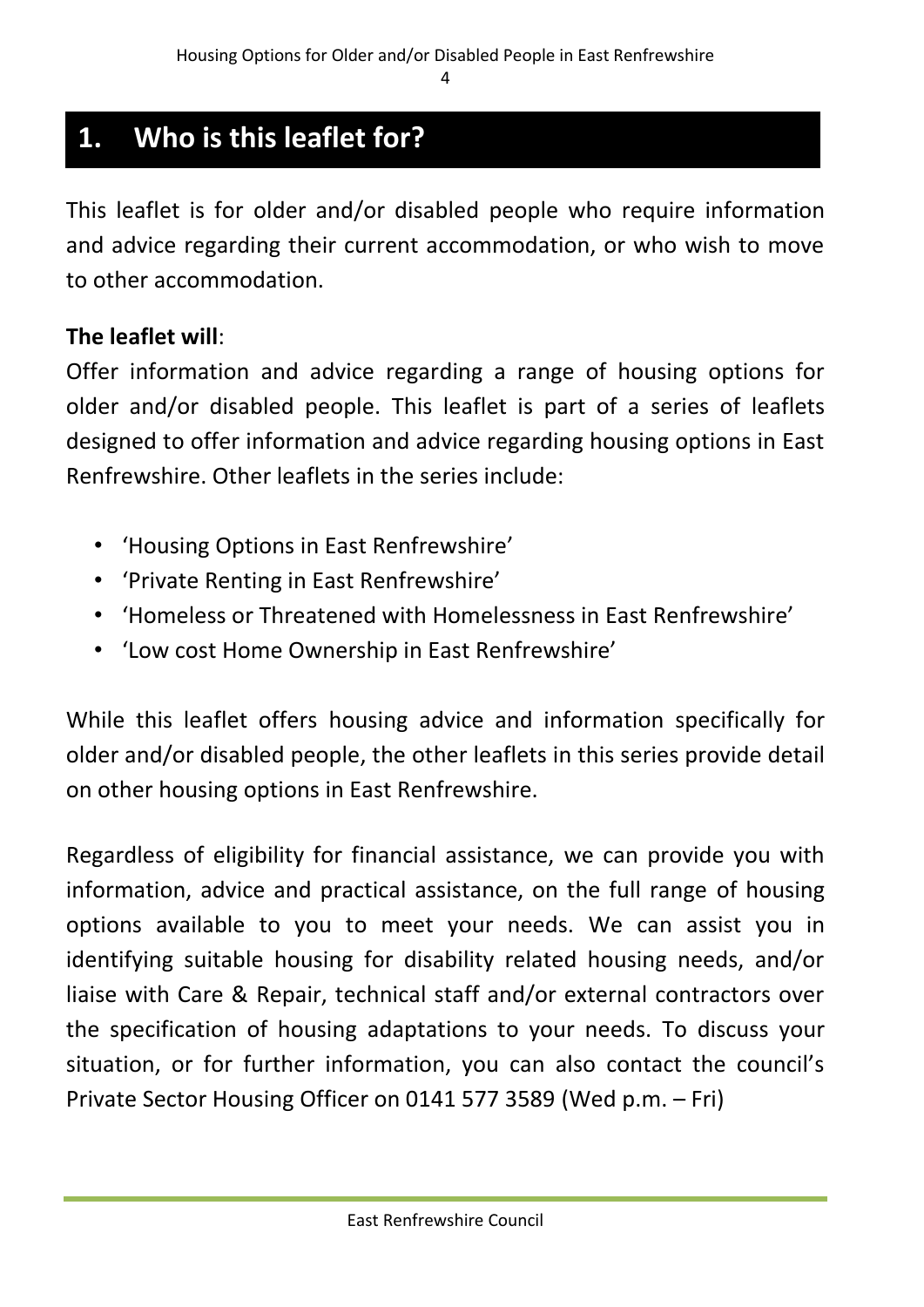# **2 i. Socially rented housing**

**Housing options**

#### **Renting a property from the council or a housing association.**

Anyone aged 16 years old and over can apply to be considered for a council or housing association property.

East Renfrewshire with its two partner landlords (Arklet Housing Association and Barrhead Housing Association), has formed the East Renfrewshire Housing Register – ERHR.

- Arklet Housing Association
- Barrhead Housing Association
- East Renfrewshire Council.

This means you need complete only one application form to apply to one or all three landlords. Each landlord has their own allocation policy (usually on a points based system). Examples where points could be allocated include overcrowding, under occupation, medical reasons, sharing amenities.

If you have any health related issues which affect your current housing circumstances, please ask any of the three landlords for a **medical form** which allow you to supply medical information to be considered for an additional priority.

To apply please contact any of the three landlords at:

## **Arklet Housing Association** Barrland Court, Barrland Drive Giffnock G46 7QD Email: [arklet@arklet.org.uk](mailto:arklet@arklet.org.uk) Tel: 0141 620 1890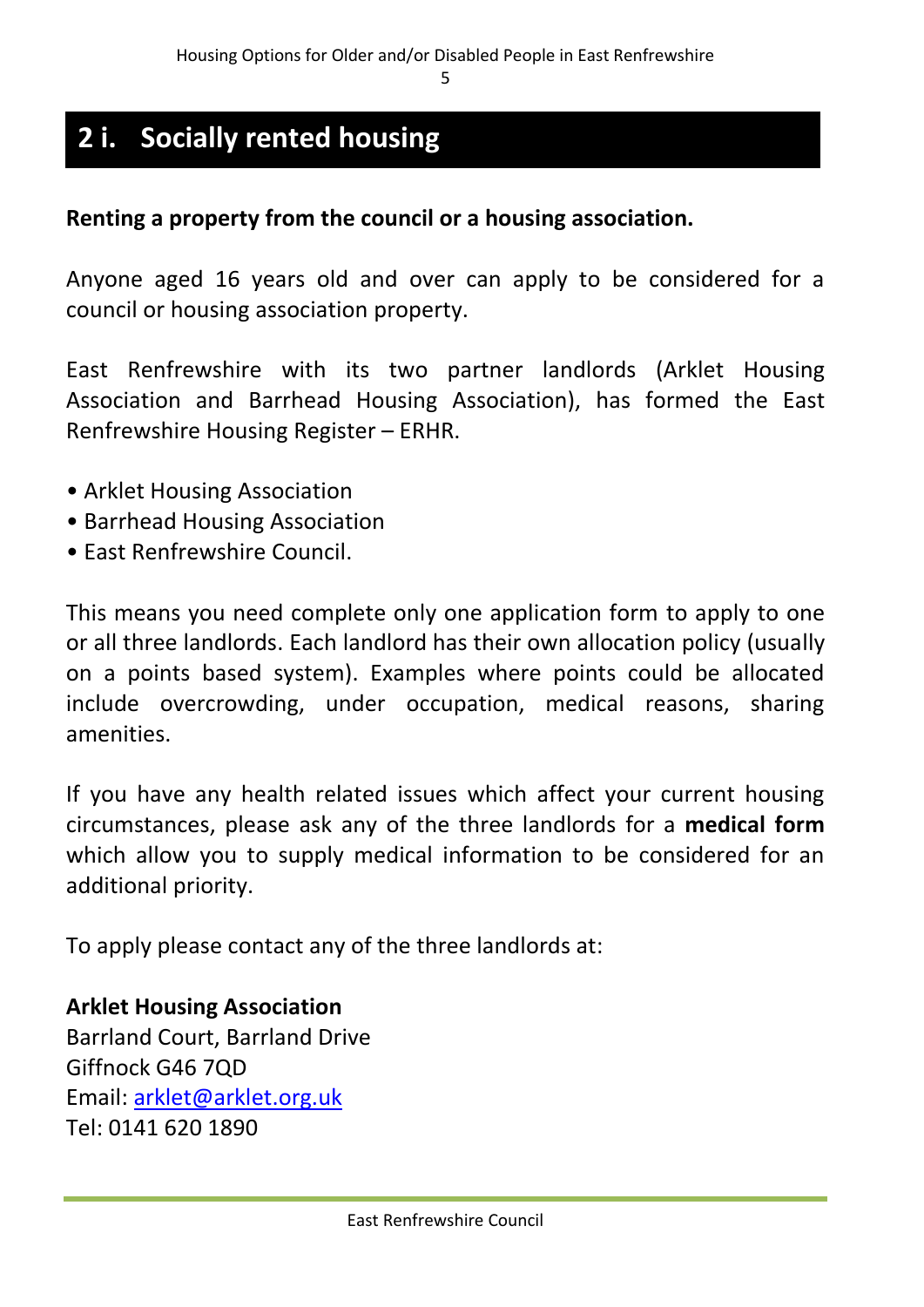6

## **Barrhead Housing Association**

70 Main Street, Barrhead East Renfrewshire G78 1SB Tel: 0141 881 0638 Email: [enquiries@barrheadha.org](mailto:enquiries@barrheadha.org)

# **East Renfrewshire Council**

211 Main Street, Barrhead East Renfrewshire G78 1SY Tel: 0141 577 3001 Email: [customerservices@eastrenfrewshire.gov.uk](mailto:customerservices@eastrenfrewshire.gov.uk)

# **2 ii. Private rented sector**

Renting a property from a private landlord, usually on a time limited lease.

If you are looking for private rented accommodation you can contact a:

- letting agency from the Yellow Pages,
- read local and national newspapers (where homes for let are advertised),
- contact local solicitors and estate agents (who may have a list of rented accommodation available),
- search property websites, or look out for small ads in shop or post office windows.

You can find more information about private renting on the council's website at:

<http://www.eastrenfrewshire.gov.uk/private-renting>

East Renfrewshire Citizens Advice Bureau (CAB) manages East Renfrewshire's Rent Deposit Scheme. This scheme can assist people who are assessed as being homeless or threatened with homelessness to access privately rented accommodation where the requirement for a deposit is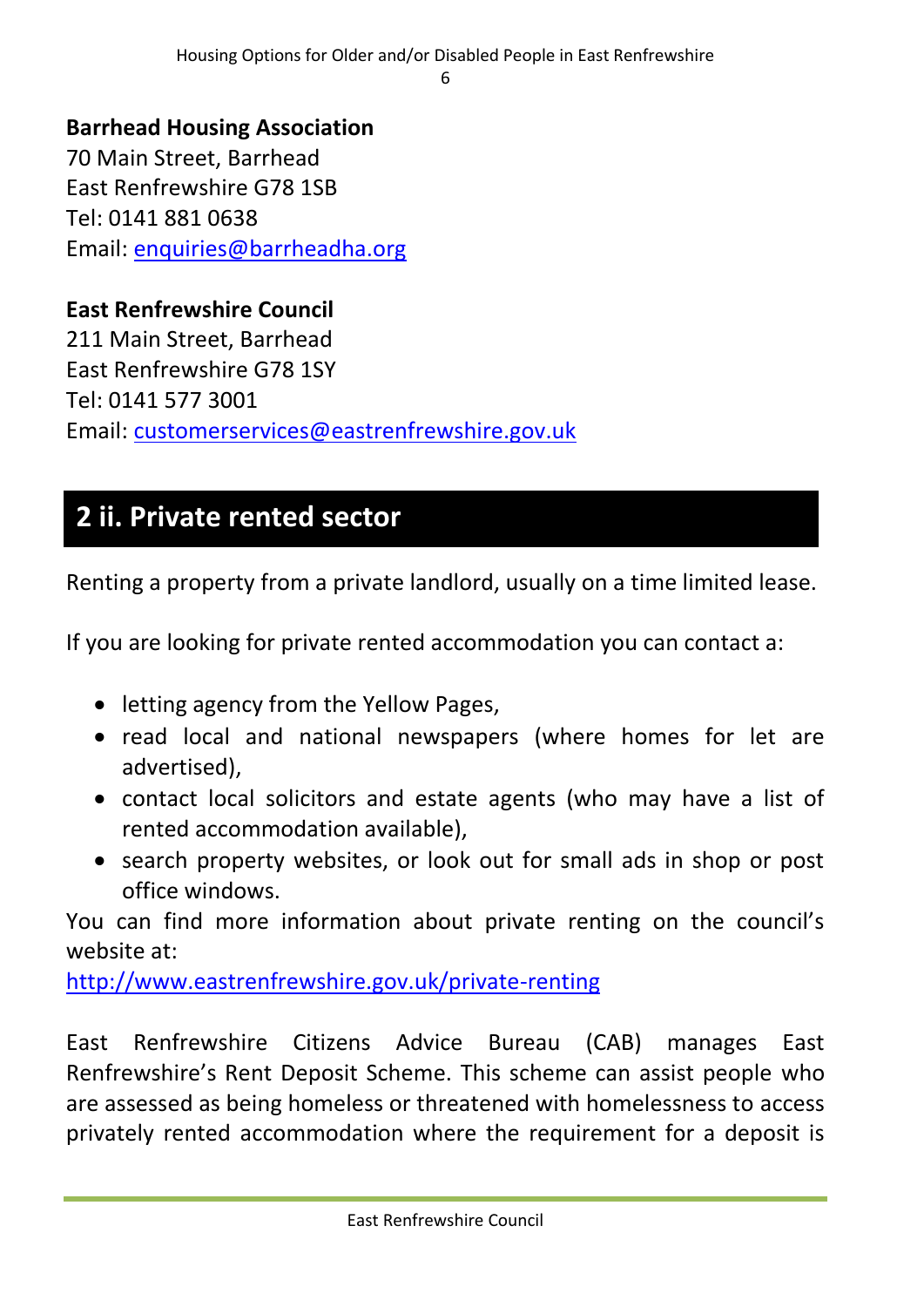often a barrier. You can contact our Housing Advice Team on 0141 577 3001 to discuss whether a referral to the scheme might be possible.

You should note that it is illegal for a letting agency to charge you to be included in its housing lists. For more information on benefits you may be entitled to, please refer to the Local Housing Allowance rate and Benefits in the Financial Information & Sources section of this leaflet.

# **2 iii. Owner Occupation**

Buying a property (usually through a mortgage) is where you become the owner of the property.

A guide to the house selling and buying process can be obtained from the Scottish Government website:

[http://www.gov.scot/Topics/Built-](http://www.gov.scot/Topics/Built-Environment/Housing/BuyingSelling/Home-Report)[Environment/Housing/BuyingSelling/Home-Report](http://www.gov.scot/Topics/Built-Environment/Housing/BuyingSelling/Home-Report)

Alternatively you can contact the Private Sector Housing Officer on 0141 577 3589 (Wed p.m. – Fri).

## **New Build / Part Exchange**

Buying a house / flat from a property developer where the property is under construction or has just been built. There may be the opportunity to discuss the plans with the developer and / or part exchange your own property (if you are an owner occupier). Some property developers may include extras such as: carpets, curtains, kitchen appliances, and so on with the sale of the property.

Details of new build properties can be found in:

- newspapers,
- property websites and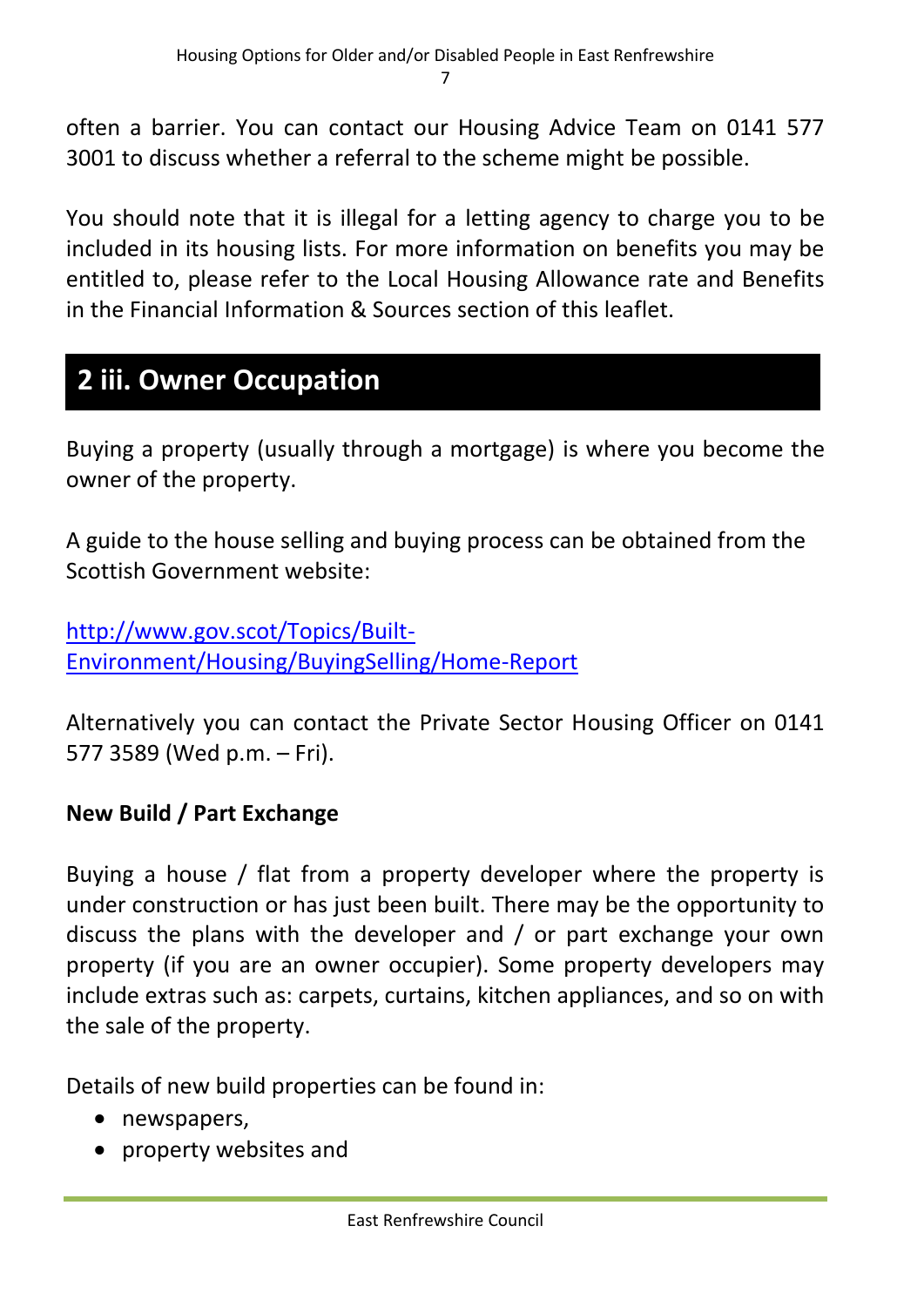• from property developers.

# **2 iv. Shared equity schemes**

**Private rented sector**

A low cost home ownership scheme run by the government, where you can buy part of a property with the aid of a loan, and the remaining part will be owned by the government who will provide you with an equity loan.

The Low-cost Initiative for First Time Buyers (LIFT) shared equity schemes, are aimed at first-time buyers (on low / moderate incomes) however, other groups are eligible, for example:

• They may be able to help people who are looking for a new home after a significant change in their household circumstances

• They may also be able to help disabled people to access more suitable housing.

The New Supply Shared Equity Scheme, allows first-time buyers to buy a new build property.

The Open Market Shared Equity Pilot is a pilot scheme, to allow first-time buyers to buy a property on the open market, in areas where affordability is a key problem for buyers.

For further information on shared equity schemes you can refer to the Scottish Government's website www.scotland.gov.uk/Home

Alternatively, you can contact the Private Sector Housing Officer on 0141 577 3589 (Wed p.m. – Fri).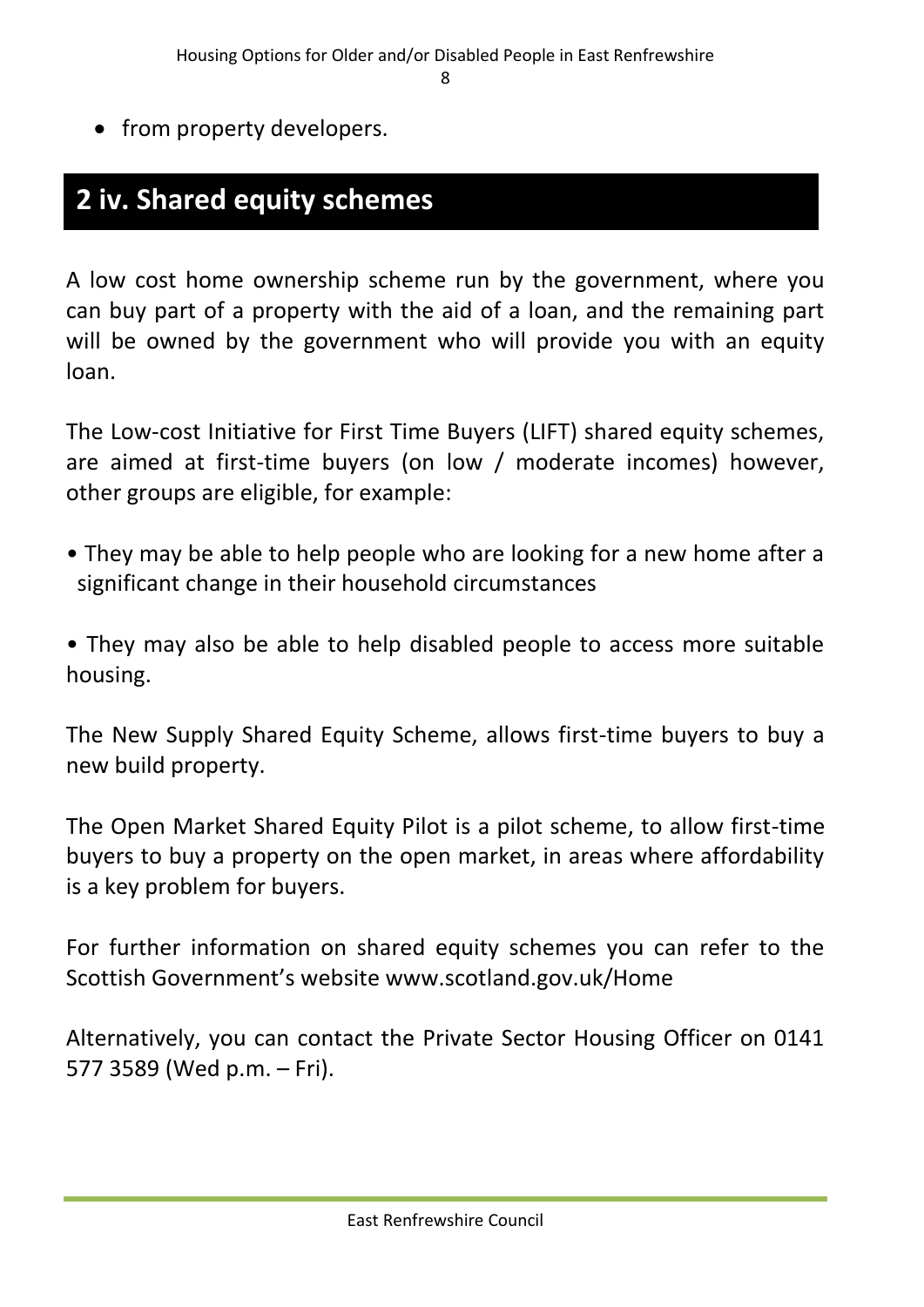# **2 v. Shared ownership schemes**

**Private rented sector**

## **What are Shared Ownership schemes and how do they operate?**

Shared Ownership schemes aim to help people on low to moderate incomes to purchase a property in a way that is affordable for them over the long term.

Homes provided under shared ownership schemes will be suitable for a variety of household sizes and designed to meet a range of housing needs.

Shared Ownership allows you to buy a % share of a property and pay an Occupancy Charge on the remainder to a housing association. You are required to pay an Occupancy Charge because a housing association allows you to occupy the whole property although technically it still owns a share. An Occupancy Charge does not include a cost for repairs to your property. The housing association will provide you with information on how the occupancy charge is calculated.

Under a shared ownership scheme, you will have the option to purchase an initial share of 25%, 50%, or 75% in the property depending on how much income you have.

As is normally the case with any house purchase, you will have to appoint a solicitor to act on your behalf to complete the work involved in buying a home. A solicitor acting on behalf of the housing association will deal with its interest in the purchase.

You will pay for your share of the purchase price in the usual way, along with legal costs, survey fees and any other costs associated with the purchase (including Stamp Duty if applicable).

People who can afford to buy a house outright on the open market are not eligible for shared ownership housing.

**The Shared Ownership Agreement (also known as an Exclusive Occupancy Agreement) that you enter into with a housing association is for a 20 year period although you will have the opportunity to extend**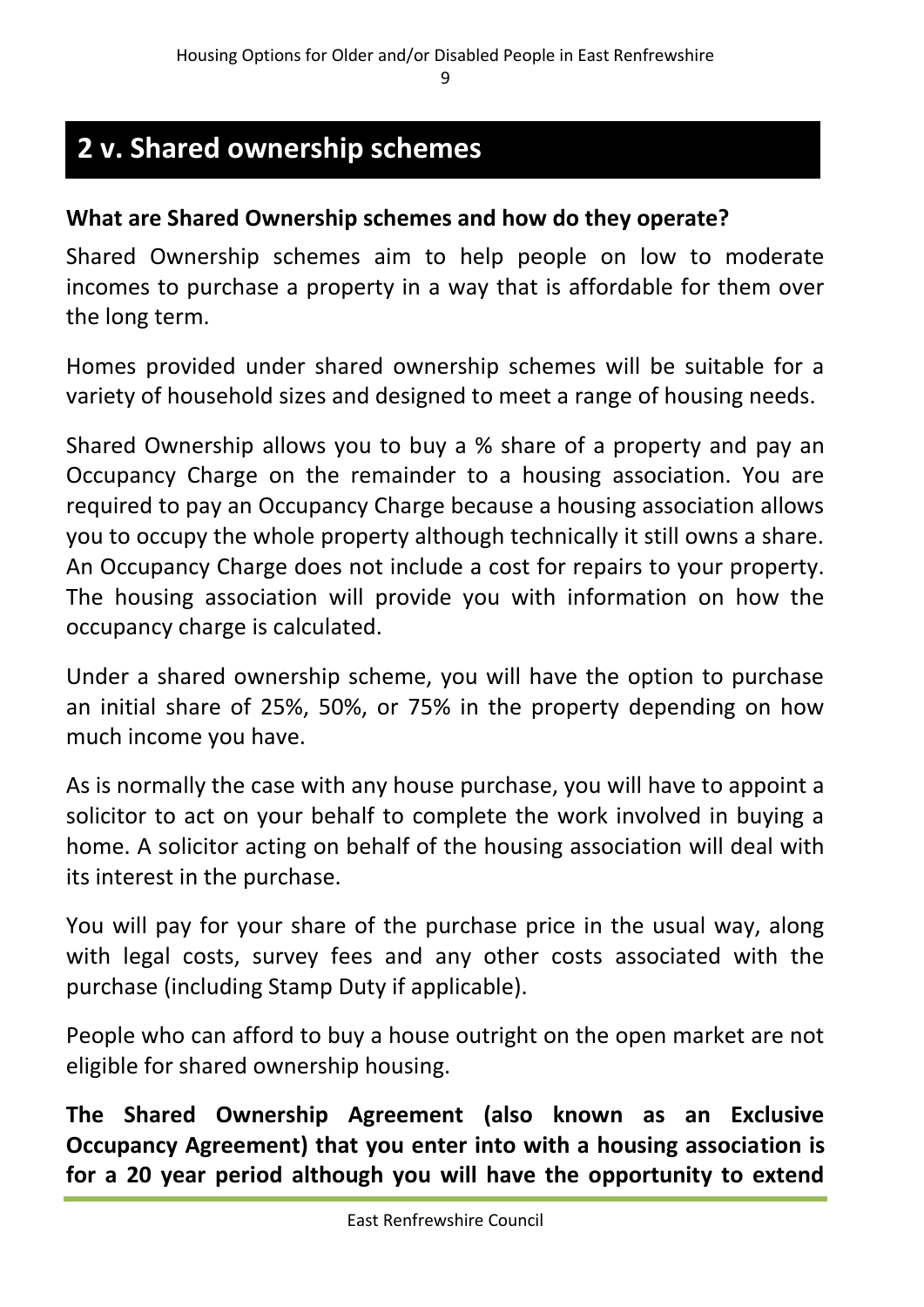**provided certain technical legal issues can be satisfactorily overcome. You and your legal advisors will be contacted well in advance of that date to agree an appropriate way forward.** 

You can find more information on shared ownership at the website of the Scottish Government:

[http://www.gov.scot/Topics/Built-](http://www.gov.scot/Topics/Built-Environment/Housing/investment/grants/hso)[Environment/Housing/investment/grants/hso](http://www.gov.scot/Topics/Built-Environment/Housing/investment/grants/hso)

Details of shared ownership schemes in East Renfrewshire can be found on property websites or by contacting the Private Sector Housing Officer 0141 577 3589 (Wed p.m. – Fri).

You can also find more information on how shared ownership schemes operate in our leaflet: 'Low cost home ownership schemes in East Renfrewshire'. You can read or download the leaflet from the council's website under 'housing options'.

# **2 vi. Homelessness**

We understand that from time to time people can experience difficulties which may lead to them becoming homeless or being at risk of losing their home. If you find yourself homeless or threatened with homelessness, it is important that you contact us as quickly as possible, as we may be able to offer advice and assistance which might help to prevent homelessness. **Private rented sector**

If you find yourself homeless or threatened with homelessness and would like to discuss your situation, or obtain further information, please contact the Housing Advice & Homelessness Team on 0141 577 3001. You can also find additional information on the council's website at: <http://www.eastrenfrewshire.gov.uk/homelessness-advice>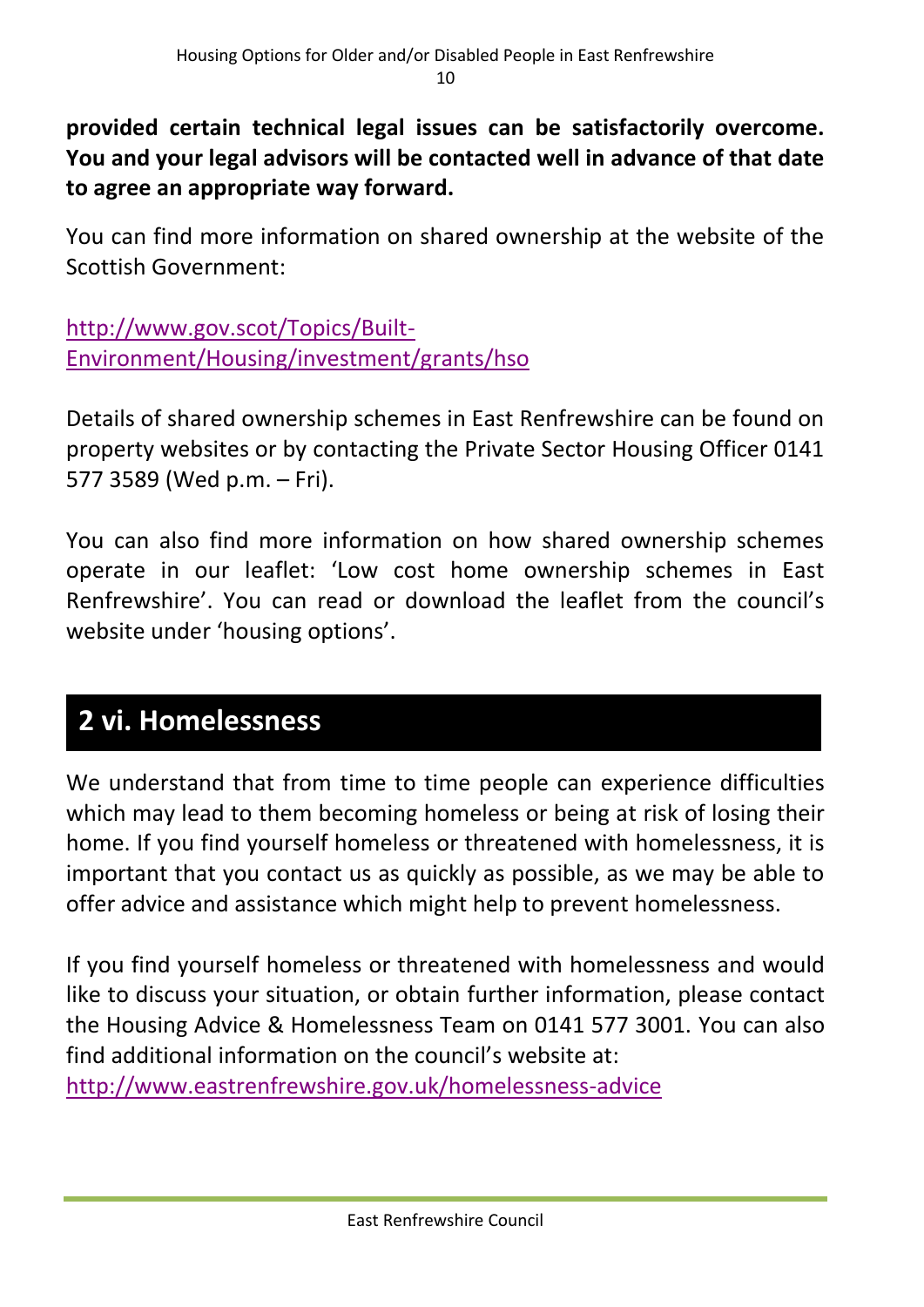# **3 i. Occupational Therapy**

#### **Occupational therapy**

The occupational therapy team provides advice, guidance and support to anyone affected by problems associated with a physical disability; chronic medical condition and ageing, in order to promote independence within their own home and enhance quality of life.

The service provides:

- Assessments
- Advice on and provision of equipment
- Advice on and adaptations to property.

A member of the occupational therapy team will be able to take you through the assessment process and provide advice and information on the most suitable course of action, taking into consideration your individual circumstances.

If you would like information on equipment and adaptations for your home you can contact an occupational therapist at:

213 Main Street, Barrhead, East Renfrewshire G78 1SW. Tel: 0141 577 3777

Information is also available on the council's website on [www.eastrenfrewshire.gov.uk](http://www.eastrenfrewshire.gov.uk/)

Owner Occupiers and Private tenants may be eligible for grant assistance for adaptations to their home. Residents must be assessed by an occupational therapist and classed as eligible and in priority need.

To arrange an assessment please contact East Renfrewshire Council's occupational therapy team using the above details.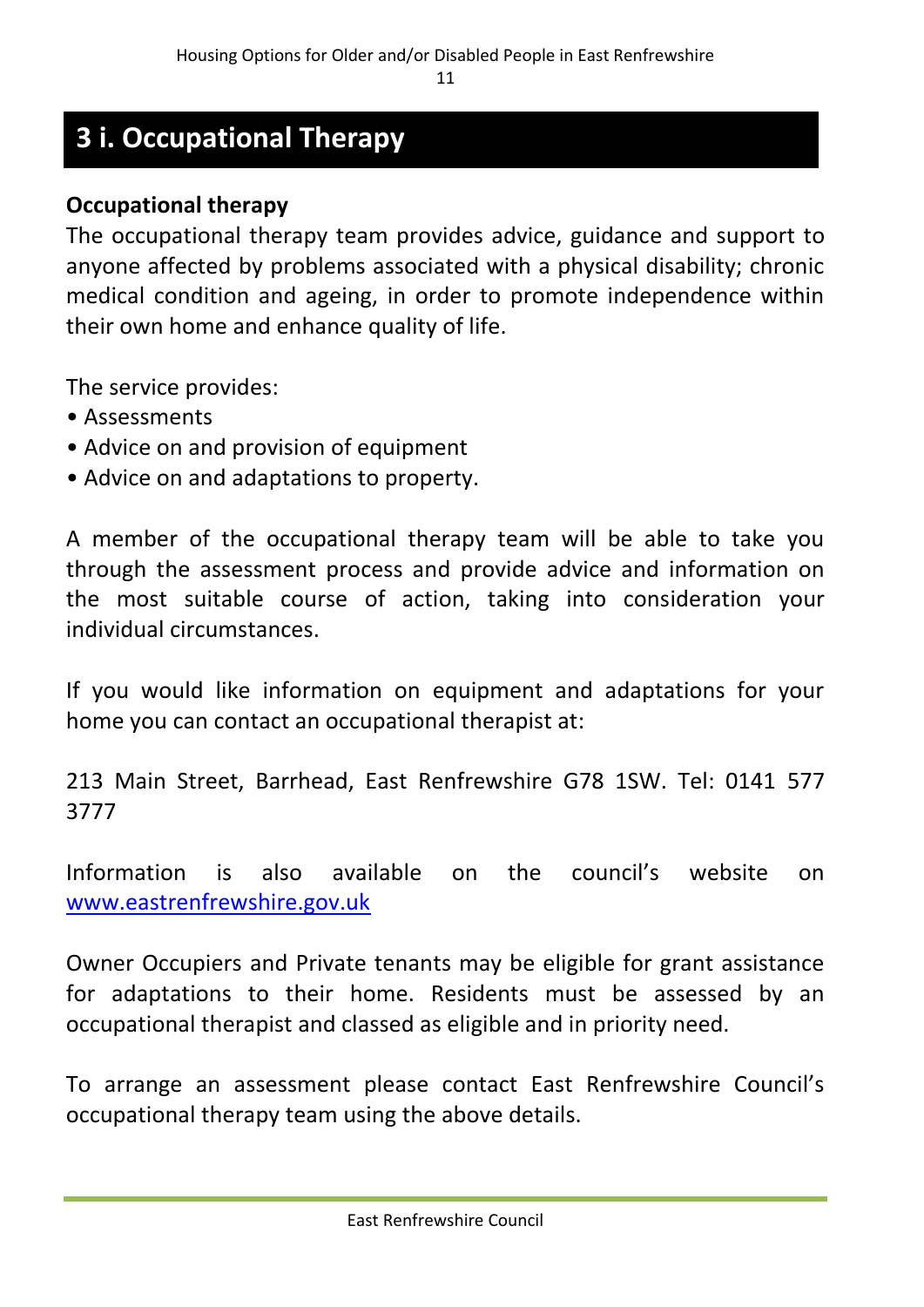To find out more about the grants available, please contact the Private Sector Housing Officer at:

211 Main Street Barrhead East Renfrewshire G78 1SY Tel: 0141 577 3589 (Wed p.m. – Fri). Email: [privatesectorhousing@eastrenfrewshire.gov.uk](mailto:privatesectorhousing@eastrenfrewshire.gov.uk)

The council now has a Single Point of Access (SPOA) on its website: [www.eastrenfrewshire.gov.uk/spoa](http://www.eastrenfrewshire.gov.uk/spoa) to provide information about looking after yourself and living safely at home. This includes information about:

- . the range of social care services available:
- equipment to help you,
- help with walking,
- home care,
- telecare,
- community alarms
- visual and hearing impairments
- preparing meals and shopping,
- $\cdot$  keeping warm,
- housework.
- medication, and

**Private rented sector**

• continence.

# **3 ii. Non Financial Assistance for Adaptations**

## **Care & repair**

The council's care & repair service provides free and confidential advice and assistance to older people and people with disabilities on handyperson and small adaptations. They can provide practical support to owners & private tenants from project managing adaptation work to offering advice on approaching contractors.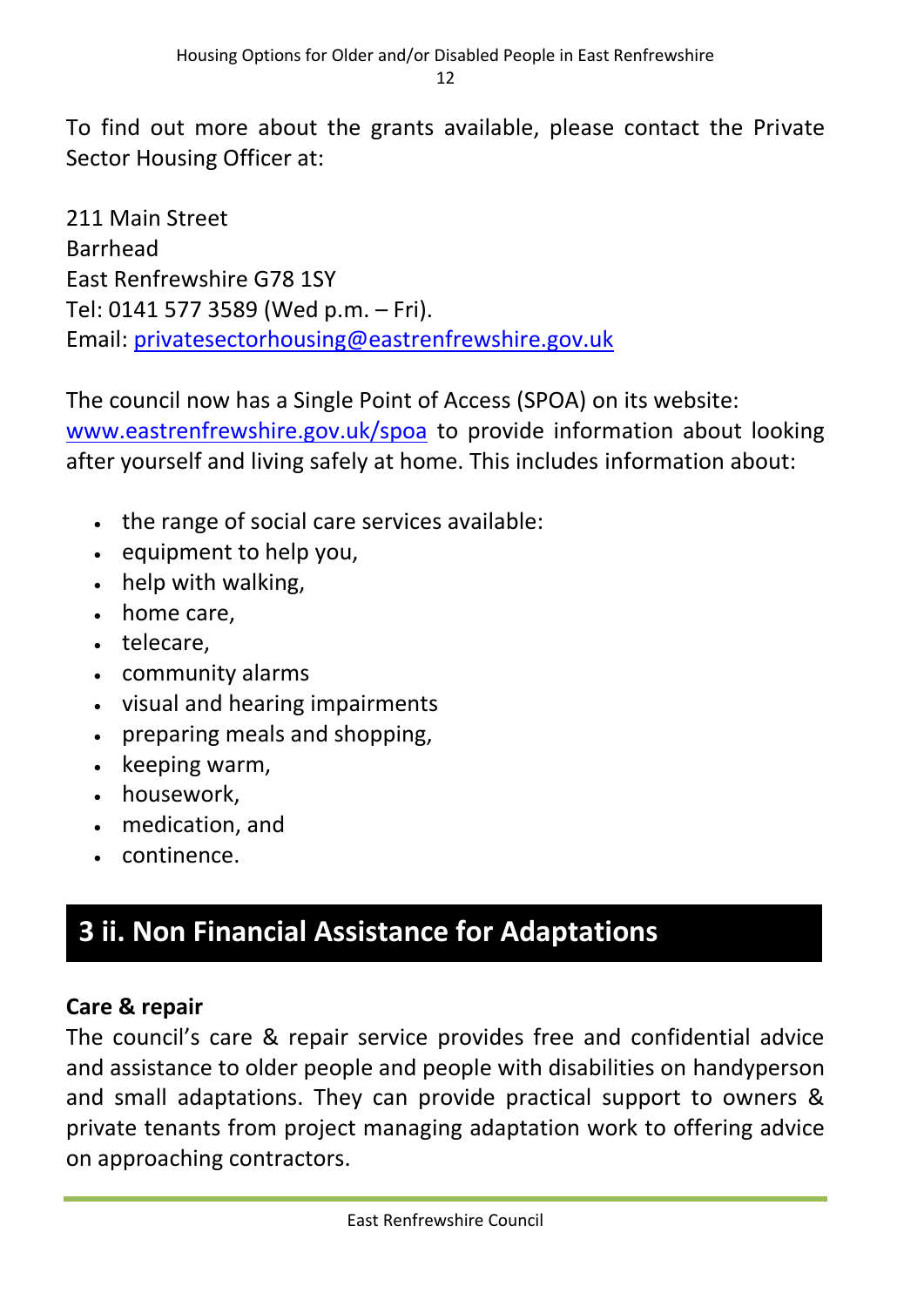You can find more information on Care and Repair on the website at: [www.carerepairrenfrewshire.org.uk](http://www.carerepairrenfrewshire.org.uk/)

For further information please contact **Care & Repair** on **0141 812 4111**. Alternatively you can contact the Private Sector Housing Officer on 0141 577 3589 (Wed p.m. – Fri).

# **Trusted Traders**

The Trusted Trader scheme aims to help customers choose a reliable trader by publishing an online directory of local businesses, vetted by Trading Standards, that have allowed previous customers to comment and rate their work.

[www.eastrenfrewshire.gov.uk/trustedtrader](http://www.eastrenfrewshire.gov.uk/trustedtrader) Tel: 0300 300 0380

# **Alternative funding**

East Renfrewshire Council are not able to provide independent financial advice, however, we can offer information on how to source such advice in the commercial market.

Information on how to find a financial adviser can be obtained from the Financial Services Authority (FSA) at: [www.fsa.gov.uk/register/home.do](http://www.fsa.gov.uk/register/home.do)

or you can contact the FSA consumer helpline on 0800 111 6768 (Freephone)

For further information, please refer to the financial information and sources section of this leaflet.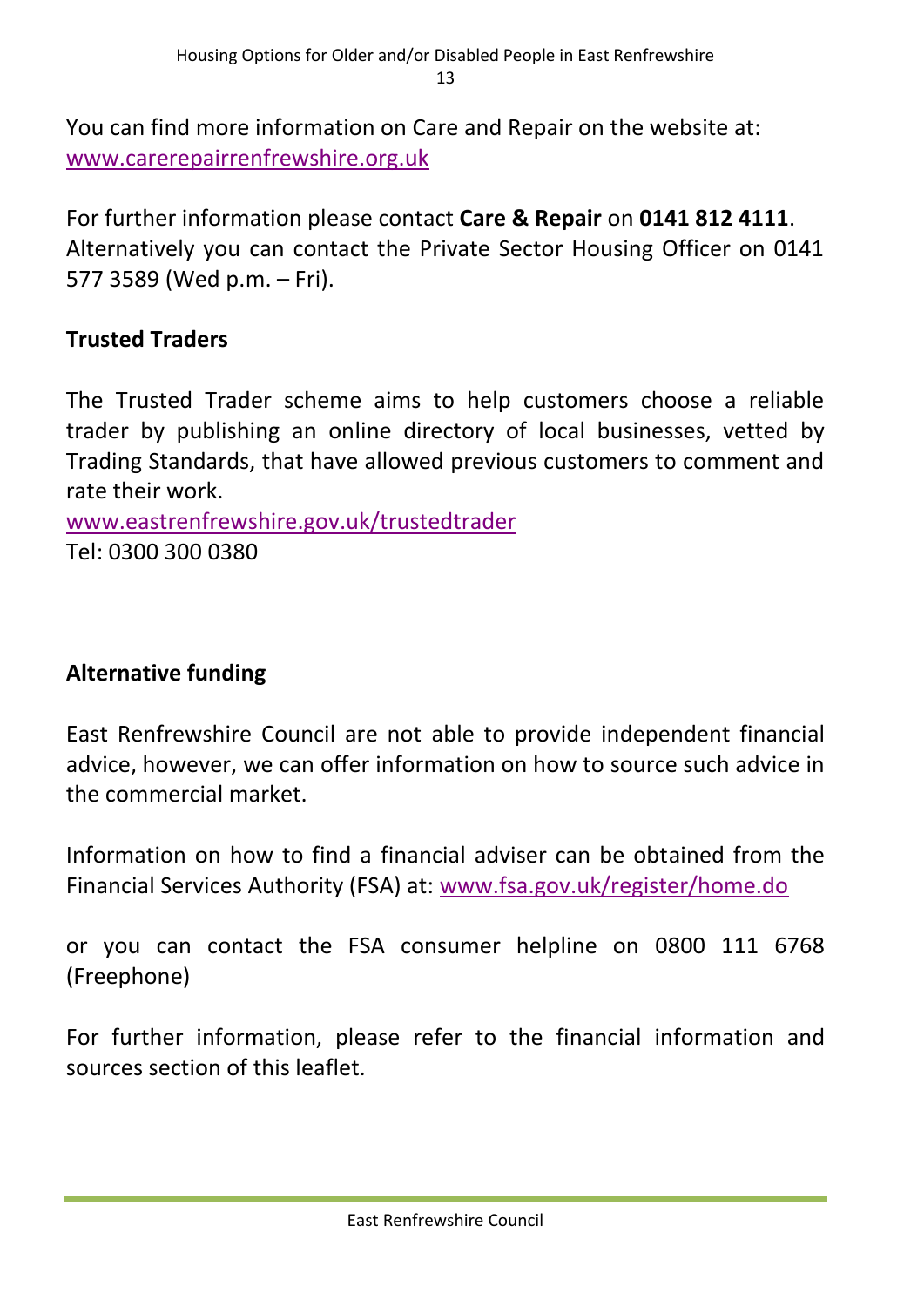# **3 iii. Information for families and carers**

**Non Financial Assistance for Adaptations**

Information on caring and support services, employment rights, financial **Private rented sector** support, caring for a disabled child, & choosing a care home, can be found on this Government recommended website:

[www.carersuk.org/scotland](http://www.carersuk.org/scotland) or by calling: 0808 808 7777 (Freephone)

## **East Renfrewshire Carers Centre**

Can provide a full programme of support to local carers and young carers. For further information, please contact: Tel: 0141 638 4888, or [www.eastrenfrewshirecarers.co.uk](http://www.eastrenfrewshirecarers.co.uk/)

Alternatively you can contact the Private Sector Housing Officer on: 0141 577 3589 (Wed p.m. – Fri).

**Non Financial Assistance for Adaptations**

# **3 iv. Help to Adapt scheme**

Help to Adapt is a Scottish Government initiative designed to help older people live independently in their own home for as long as possible. The initiative encourages homeowners over 60 years old to consider making alterations to their property now to ensure it continues to meet their future needs. The aim is to help them stay safe and maintain their quality of life in their own home.

## **Who is eligible for Help to Adapt?**

Help to Adapt is a Scottish Government pilot scheme available to homeowners, aged 60 or over, regardless of income, who have significant equity in their home (e.g. any remaining mortgage would be less than 20% of the value of the property). The scheme will operate in 12 local authority areas, including East Renfrewshire, between April 2015 to 2017 (availability will be subject to demand).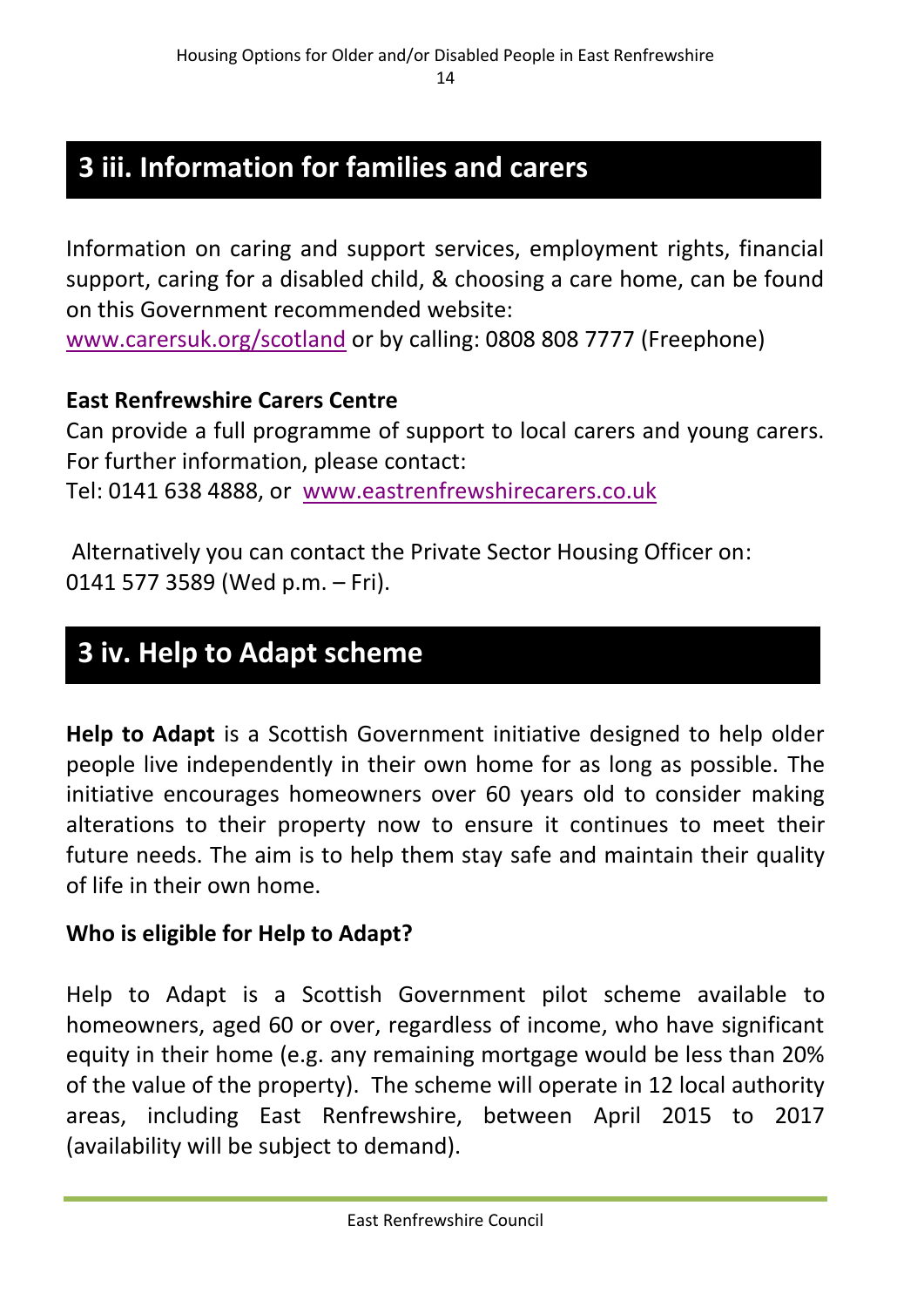# **How does Help to Adapt work?**

Help to Adapt allows home owners aged 60 years or over to fund adaptations using equity in their home to secure a loan from The Scottish Government. Key benefits include:

- There are no monthly interest charges or compound interest payments.
- The loan is repaid when the owner sells the house, dies or the home is no longer needed.
- There is no minimum loan level (the maximum loan is £30,000).
- **There is a project management fee of 12%** which goes towards the service you will receive from the Help to Adapt team. This includes a named caseworker, an occupational therapist to provide expert advice and technical support to manage all aspects including selection from our approved contractors through to supervision of installation and quality control.
- Because the loan will be secured in your property, you will need legal advice about this and you can, if you wish, also add this cost to the loan. Apart from no interest charges, you as the homeowner are protected in two other ways: if the property value falls, the amount repayable would reduce; if the property value increases, the amount repayable would be capped so you would not pay back more than the average rate of borrowing.
- The amount repaid is linked to the value of the home (see example below)

| Value of property on completing the loan      | £140,000         |
|-----------------------------------------------|------------------|
| Value of loan                                 | £5,600           |
|                                               | i.e. 4% of value |
| Value of property on sale or death - £161,000 | £161,000         |
| (This property has increased in value by 15%) |                  |
| Amount repayable to Scottish Government       | £6,440           |
| £161,000 x 4%                                 |                  |
| Amount left for owner or estate               | £154,560         |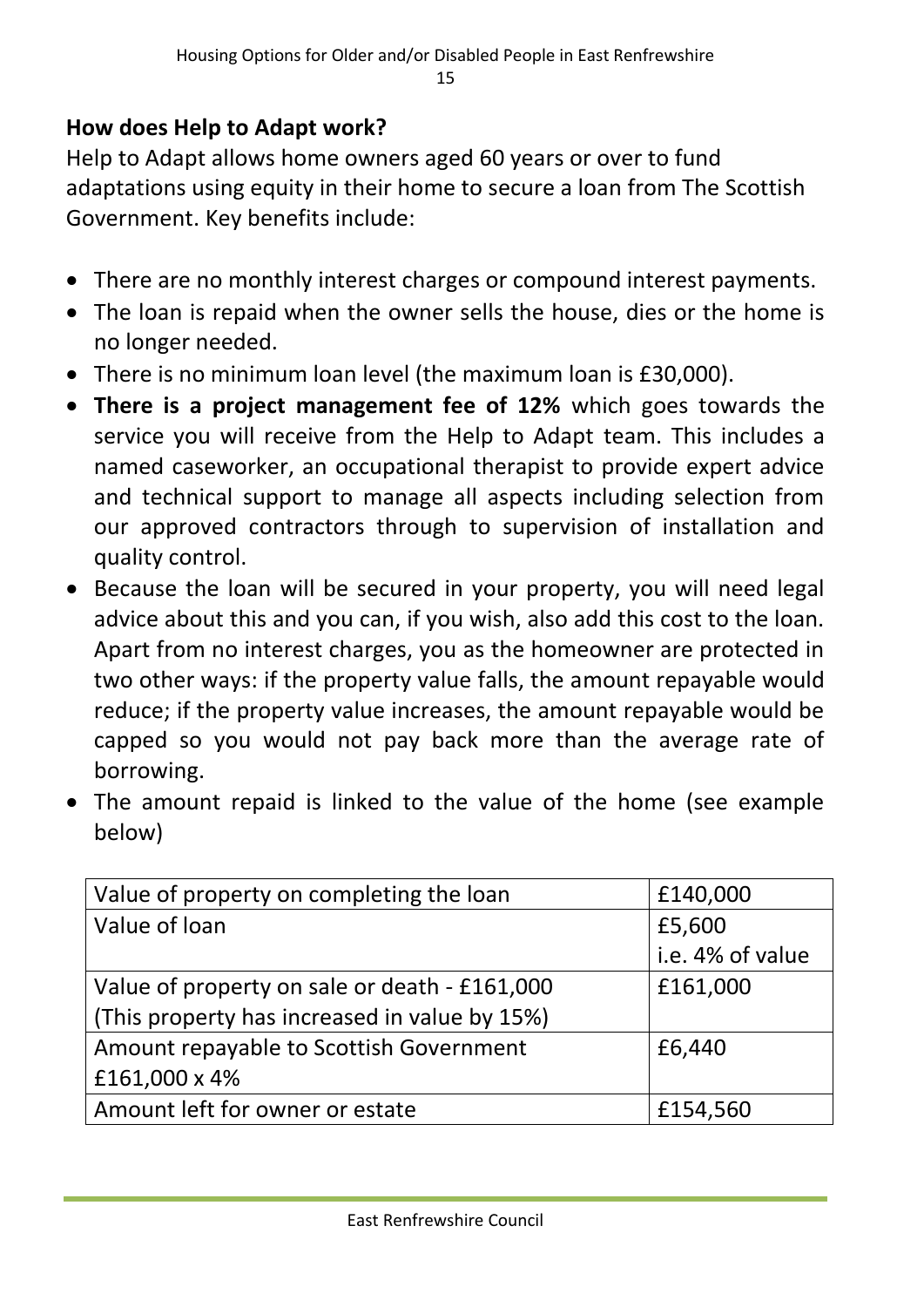Help to Adapt is one of several options which may be available to people and it is not designed to replace statutory schemes. Uniquely, Help to Adapt will help you fund adaptations by using the equity in your home.

Home adaptations are alterations that can help you or a family member, aged 60 or over, keep doing those every day household tasks we all take for granted, for example:

- Getting up and down stairs
- Getting in and out of the bath
- Using phones and door entry systems
- Getting in and out of the house
- Reaching and opening cabinets, cupboards, curtains etc.

Help to Adapt can cover adaptations inside and outside the property.

Some of the most common home alterations can include:

- Handrails
- Ramps
- Adapted toilets, bathrooms or showers e.g. walk in wet rooms
- Adapted kitchens

The Scottish Government has appointed **Link Group** as managing agent to deliver the Help to Adapt scheme.

To find out more about the Help to Adapt scheme:

Visit the website: [www.HelpToAdaptScotland.co.uk](http://www.helptoadaptscotland.co.uk/) Tel: 0330 303 7801 Email: [enquiries@helptoadaptscotland.co.uk](mailto:enquiries@helptoadaptscotland.co.uk) Write to: The Help to Adapt Team, Link Group Ltd, Watling House, Callendar Business Park, Callendar Road, Falkirk, FK1 1XR.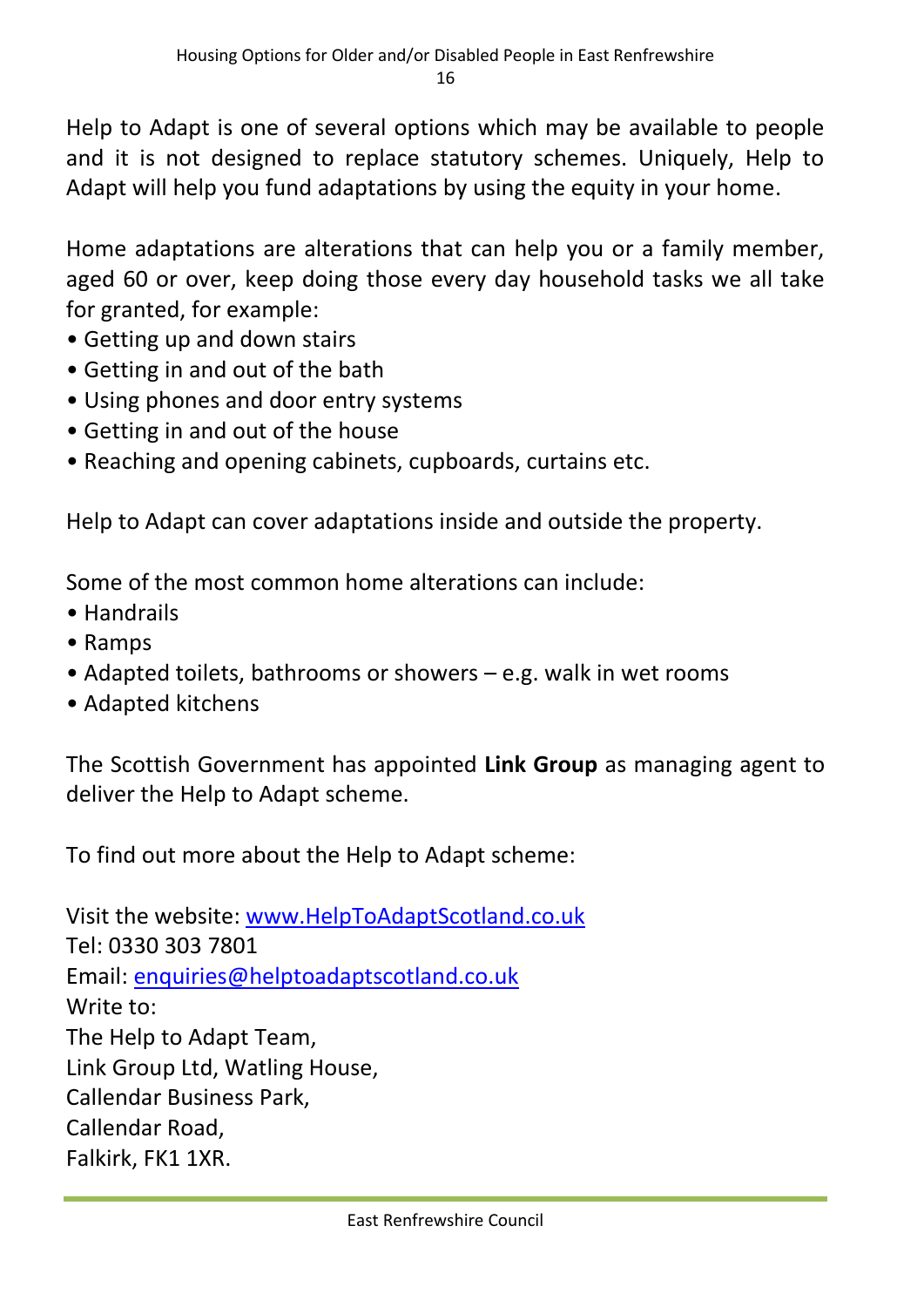# **4. Financial information and sources**

**Private rented sector**

## **East Renfrewshire Council local housing allowance**

Local Housing Allowance (LHA) - established on 7th April 2008 – is used to work out how much Housing Benefit you are entitled too if you rent from a private landlord. Further information is available, on East Renfrewshire Council's website:

<http://www.eastrenfrewshire.gov.uk/local-housing-allowance>

You can also find more information on private renting at: <http://www.eastrenfrewshire.gov.uk/private-renting>

#### **Housing benefit**

If you are on a low income you may be able to claim money to help pay your rent and/ or council tax. This money is called housing or council tax benefit.

You may be able to get housing benefit if you are on other benefits, work part-time or work full-time on a low income.

You cannot get housing benefit to help with the costs of a mortgage or home loan. If you are an owner-occupier, you may be able to get help with your mortgage interest through income support, income based jobseeker's allowance, income-related employment and support allowance (ESA) or pension credit.

To get housing benefit you must pay rent. It does not matter if your landlord is the council, a registered social landlord or a private landlord.

You can also claim housing benefit if you rent a room in a hostel, or are a boarder. You can claim it if you share a flat or a house and can get housing benefit as a joint tenant or a sub-tenant.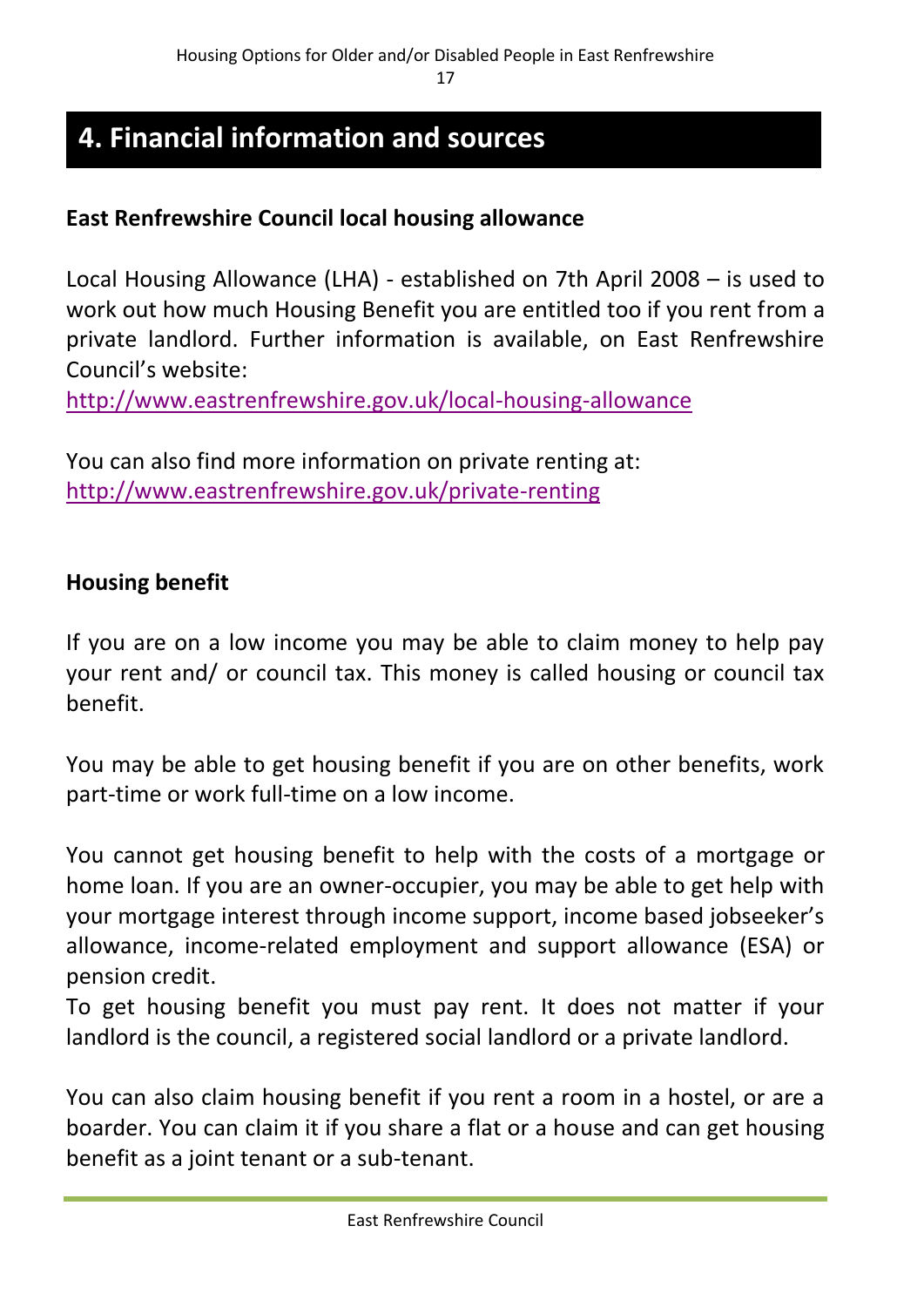You can only get housing benefit if you are responsible for paying the rent for your home, or live with your partner who is responsible for the rent. Only one member of a couple who live together can claim housing benefit. You must also live in the accommodation for which you are claiming Housing Benefit.

Tel: 0141 577 3002 Email: [benefits@eastrenfrewshire.gov.uk](mailto:benefits@eastrenfrewshire.gov.uk)

You can also find more information about benefits at: <http://www.eastrenfrewshire.gov.uk/benefits>

# **Council tax reduction**

Council Tax benefit ended in April 2013 after the UK Government's Welfare Reform Act. Council tax benefit has been replaced by council tax reduction. Council tax reduction is assistance to pay your council tax bill and is administered by the council.

You can apply for council tax reduction whether you own your own home, rent, are unemployed or are working.

**To qualify** for council tax reduction:

- You **must** be on a low income whether from DWP benefits or low paid work.
- You **must** be the person responsible for paying the council tax bill.
- You (and your partner**) must not** have more than £16,000 in savings or capital, unless you are receiving Pension Credit (Guarantee Credit).

For more information go to the [Confidential online benefits calculator](http://www.direct.gov.uk/en/Diol1/DoItOnline/DoItOnlineByCategory/DG_172666)  [from the DWP](http://www.direct.gov.uk/en/Diol1/DoItOnline/DoItOnlineByCategory/DG_172666) on<https://www.gov.uk/benefits-calculators>

or you can request a [free benefits health check](http://www.eastrenfrewshire.gov.uk/article/5930/Benefits-health-check) from the council's income maximisation team. If you do not meet these requirements, you may still be entitled to other discounts or reductions: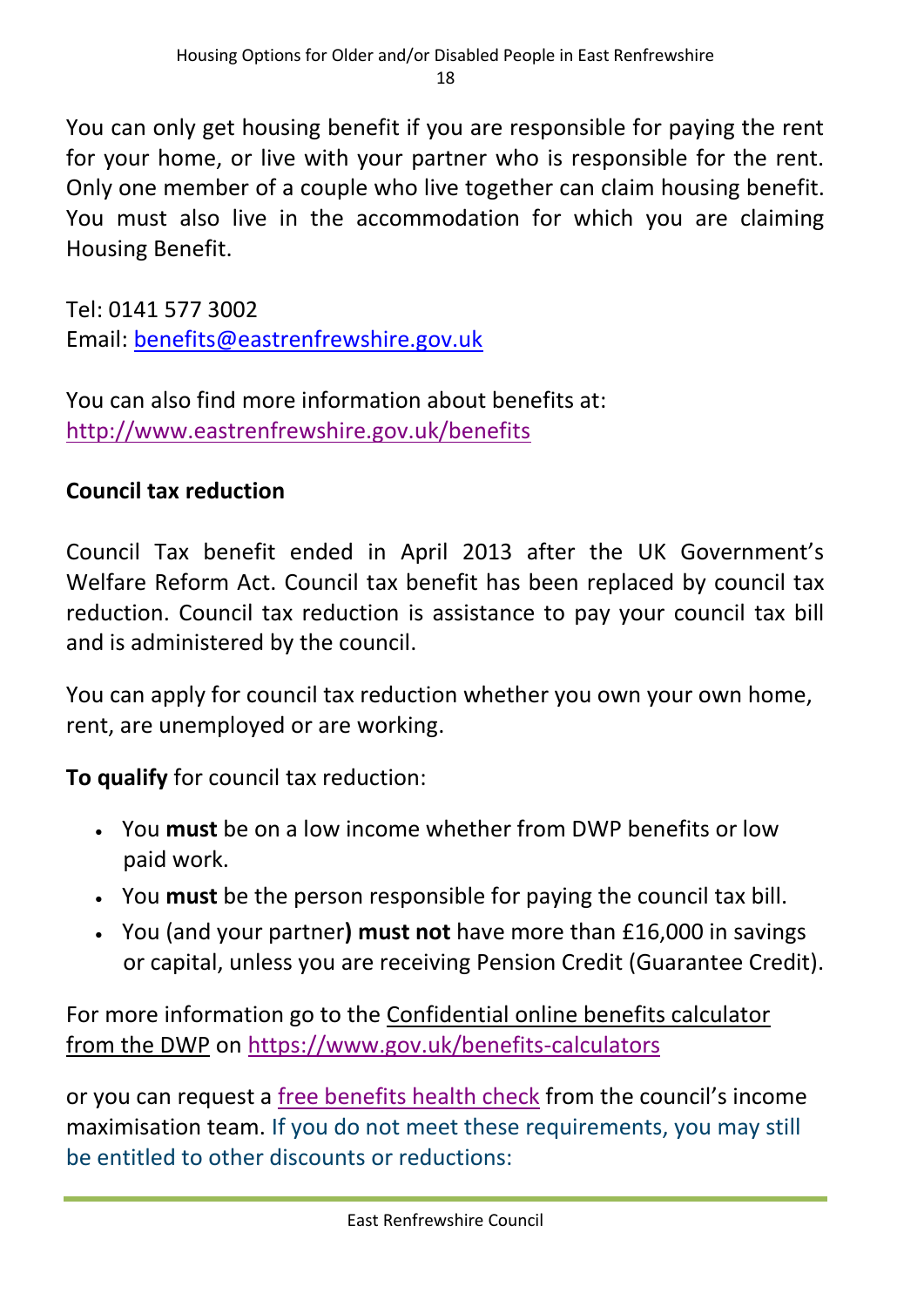Further information is available at: [www.eastrenfrewshire.gov.uk/benefits](http://www.eastrenfrewshire.gov.uk/benefits) Tel: 0141 577 3071

## **Pension Credit**

If you are claiming Pension Credit, you can also claim for Housing Benefit and Council Tax Benefit with your Pension Credit claim.

You can find more information about Pension Credit, including your possible entitlement, at:<https://www.gov.uk/pension-credit>

### **Money advice**

East Renfrewshire Council's money advice team offers a free, confidential, and independent debt counselling service to East Renfrewshire residents.

211 Main Street Barrhead East Renfrewshire G78 1SY Tel: 0800 052 1023

Email: moneyadvice@eastrenfrewshire.gov.uk <http://www.eastrenfrewshire.gov.uk/money>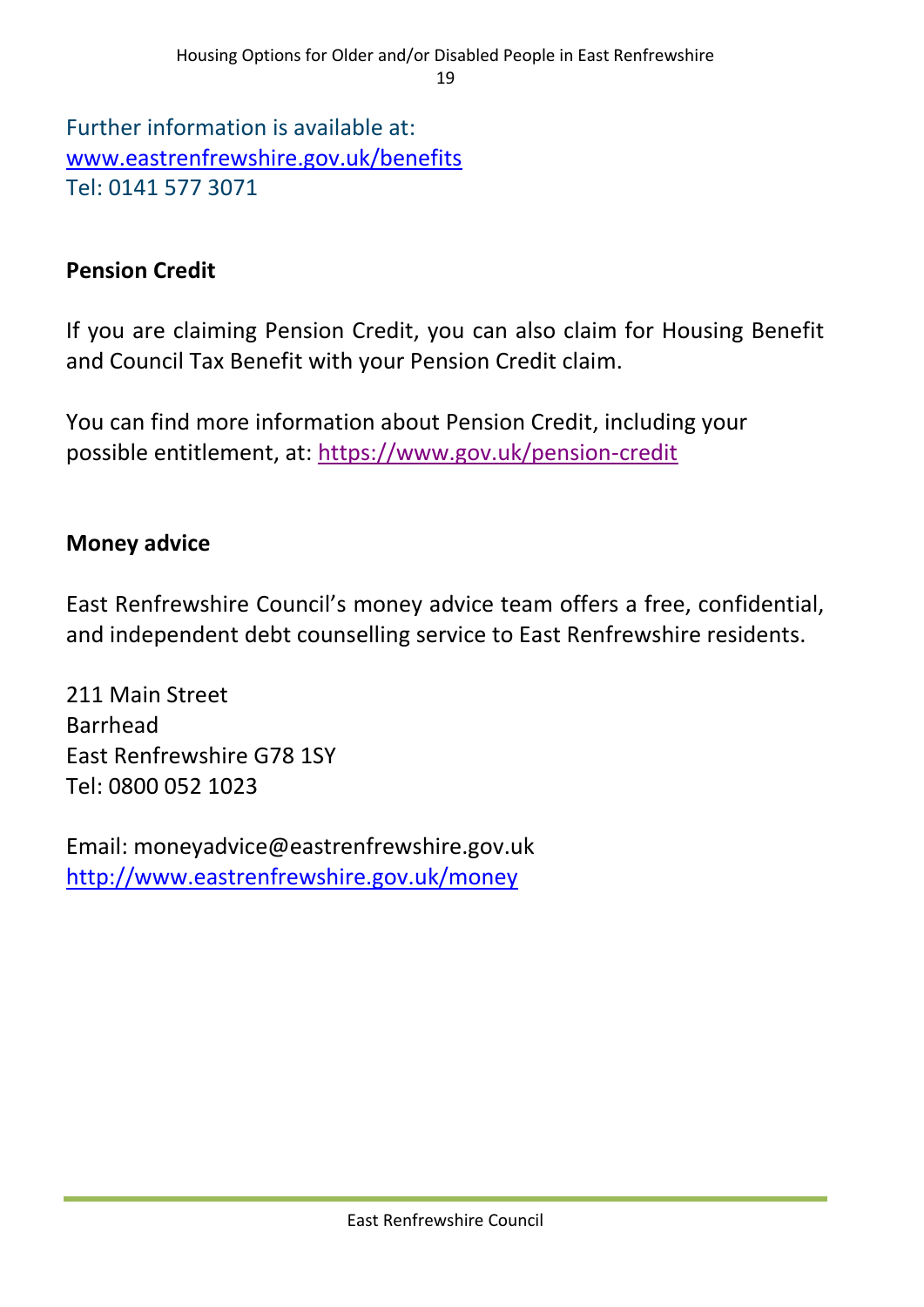#### **Income maximisation service**

East Renfrewshire Council's income maximisation service can give you a financial check-up and help you to apply for any extra benefits. They could also offer advice and assistance with appeals.

211 Main Street Barrhead East Renfrewshire G78 1SY Tel: 0141 577 3071

Email: [incomemaximisationofficers@eastrenfrewshire.gov.uk](mailto:incomemaximisationofficers@eastrenfrewshire.gov.uk) <http://www.eastrenfrewshire.gov.uk/article/5930/Benefits-health-check>

You can also obtain free and independent money advice from:

# **The Money Advice Service,**

Holborn Centre, 120 Holborn, London, EC1N 2TD <http://www.moneyadviceservice.org.uk/en> Tel: 0300 500 5000

#### **East Renfrewshire Citizens Advice Bureau**

216 Main Street, Barrhead G78 1SN <http://www.cas.org.uk/bureaux/east-renfrewshire-citizens-advice-bureau> Telephone 0141 881 2032 Mon-Fri 9.30-15.30 (+ Wed 15.30-18.00 (by appt.))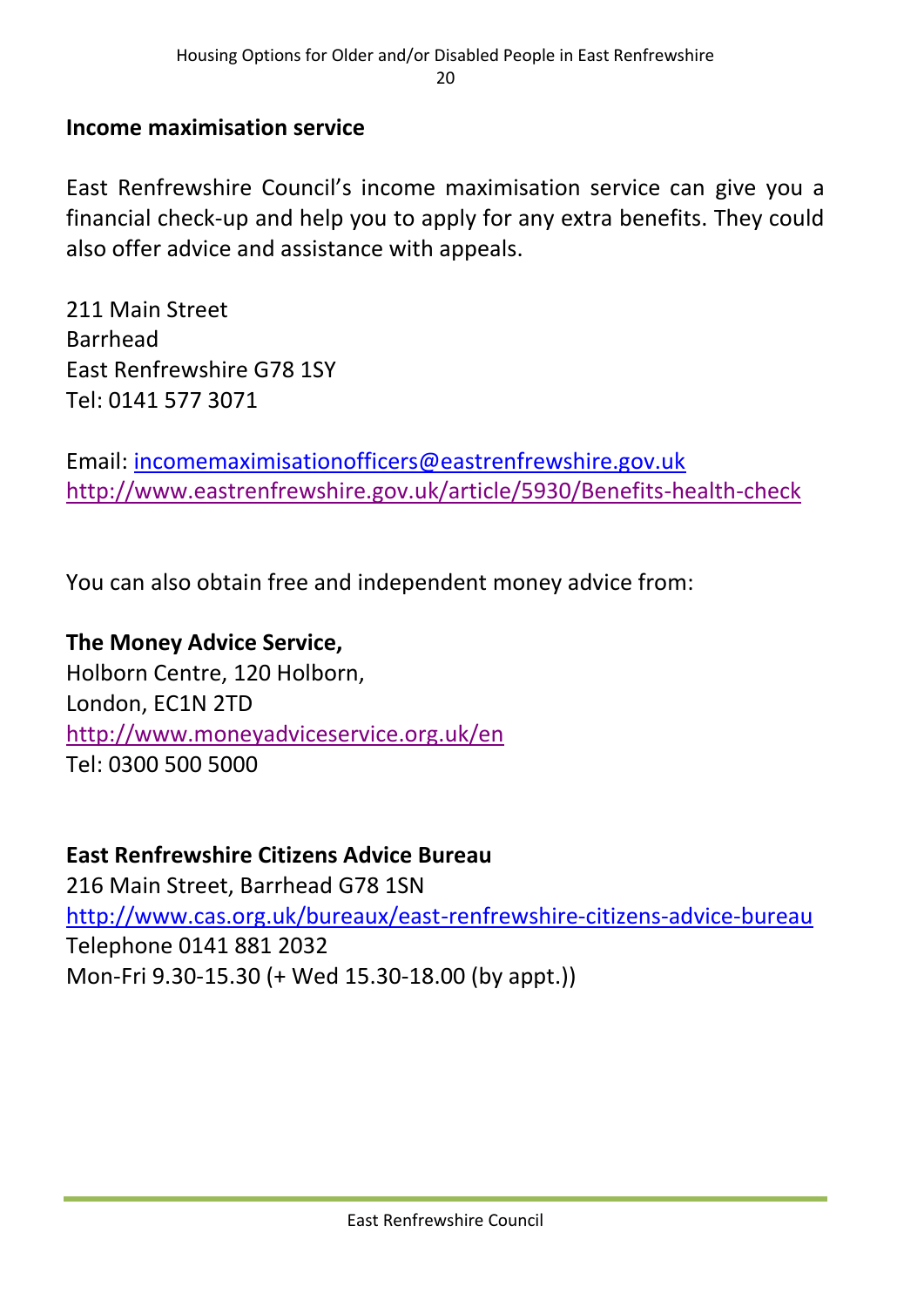# **East Renfrewshire Council Money Advice & Rights Team (MART)**



Our **Money Advice & Rights Team** have specialist workers who can assist you with:

- Debt Advice
- Welfare Rights
- Benefits Health Check

You can find out more about the Money Advice & Rights Team (MART) at:

<http://www.eastrenfrewshire.gov.uk/money>

You can also contact the team at:

**Money advice and rights team (MART)** East Renfrewshire Council, 211 Main Street, Barrhead, East Renfrewshire. G78 1SY **Email:** [mart@eastrenfrewshire.gov.uk](mailto:mart@eastrenfrewshire.gov.uk) **Tel:** 0800 052 1023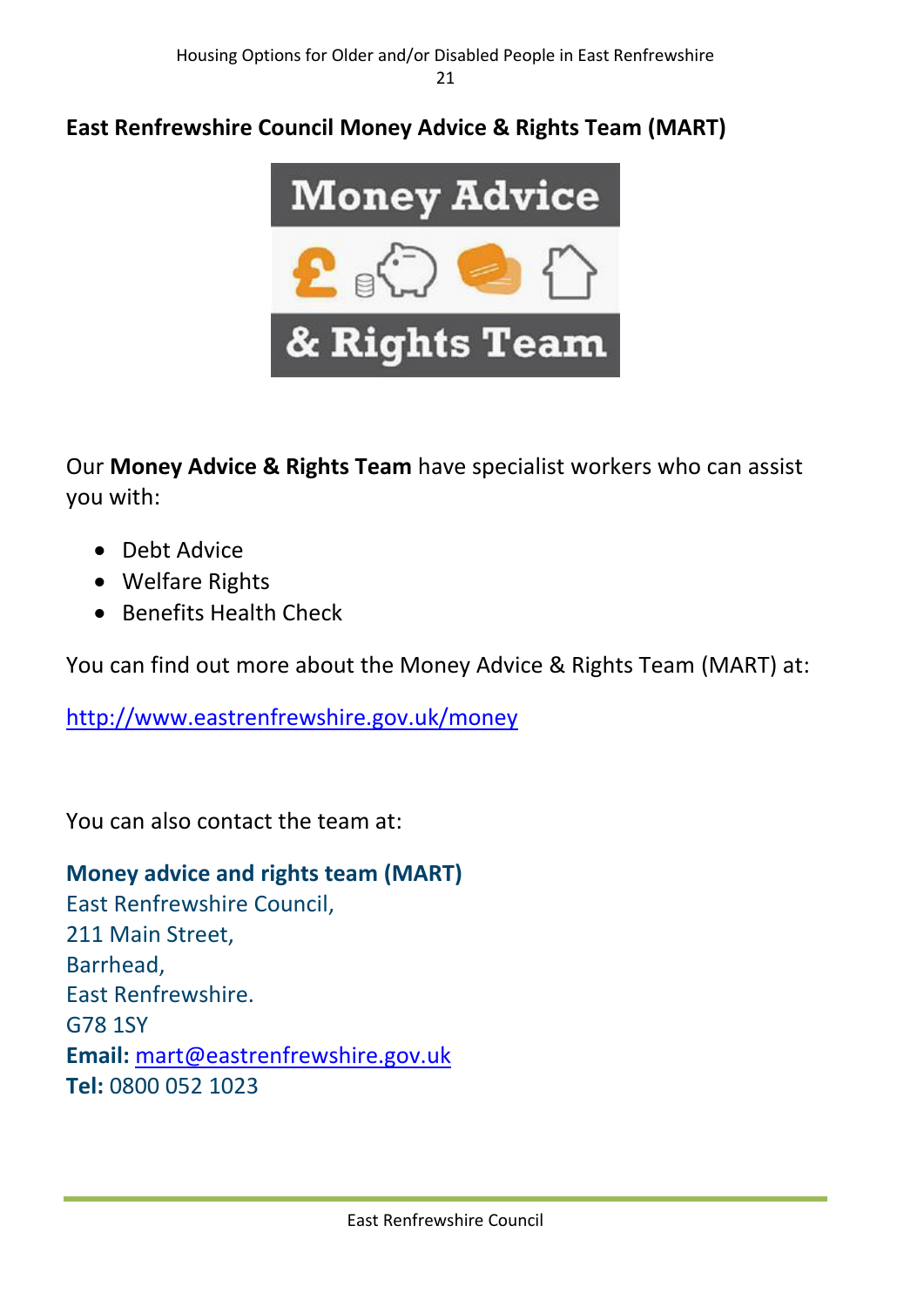Housing Options for Older and/or Disabled People in East Renfrewshire 22

# **Department of Work & Pensions (DWP)**

Offices which cover East Renfrewshire include:

#### **Barrhead Jobcentre Plus Newlands Jobcentre Plus**

20 Paisley Road 8 Coustonholm Road Barrhead Glasgow G43 1SS Telephone: 0345 6043719 Textphone: 0345 6088551

East Renfrewshire Telephone: 0345 6043719 G78 1NF Textphone: 0345 6088551

# **Langside Jobcentre Plus**

152-158 Battlefield Road Glasgow G42 9JT Telephone: 0345 6043719 Textphone: 0345 6088551

# **Financial Services Authority (FSA)**

The regulator of the financial services industry in the UK, where you can seek guidance on financial services: [www.fsa.gov.uk](http://www.fsa.gov.uk/)

# **Consumer Financial Education Body (CFEB)**

Is responsible for helping you understand financial services in the UK and manage your finances better. It was established by the Financial Services Authority (FSA) and offers information, resources and interactive tools, to help you make informed decisions about money.

## **Consumer Financial Education Body**

63 Wharf Street Warwick Warwickshire CV34 5LA Email: inco@cfebuk.org.uk [www.cfebuk.org.uk](http://www.cfebuk.org.uk/)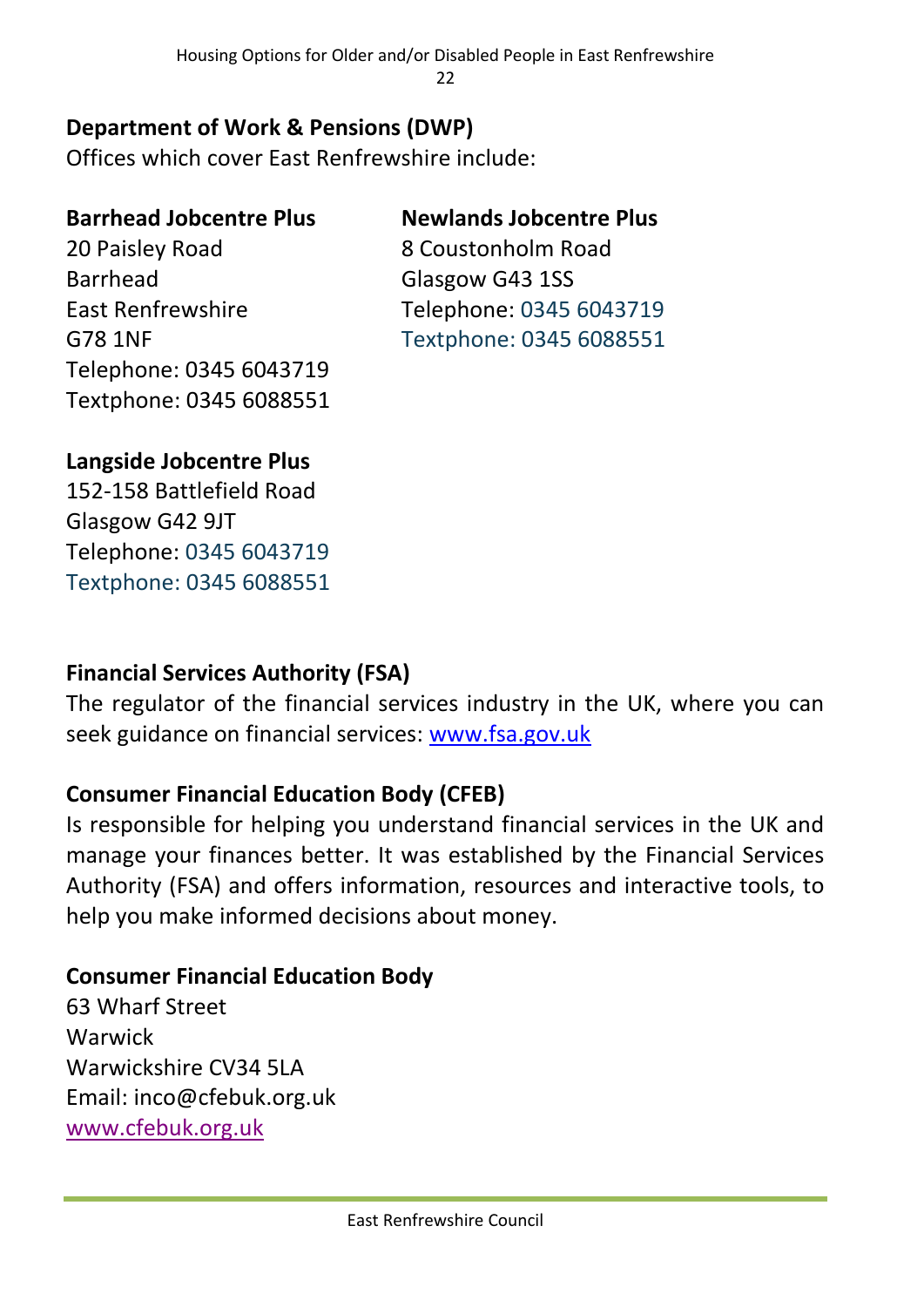# **East Renfrewshire Credit Union**

Credit unions are non-profit financial institutions, which provide services such as: loans, ISAs, current accounts, etc. They are owned and controlled by their members who have a common link e.g. they live in the same area, are employees of an organisation, etc. A member is anyone with a credit union account.

# **East Renfrewshire Credit Union Ltd**

114-116 Main Street Barrhead East Renfrewshire G78 1SG Tel: 0141 881 1353 [http://www.ercu.coop](http://www.ercu.coop/)

## **National Debt Line Scotland**

Free, confidential & independent advice service, on dealing with debt issues. Tel: 0808 808 4000 (24hr voicemail) <https://www.nationaldebtline.org/S/Pages/default.aspx>

## **Energy Savings Trust Scotland**

The Energy Savings Trust Scotland, set up by the Scottish Government, provides a free and impartial advice service on: reducing fuel bills, promoting energy efficiency, and raising environmental awareness.

Energy Saving Trust Scotland, Second Floor, Ocean Point 1, 94 Ocean Drive, Edinburgh, EH6 6JH Tel: 0808 808 2282 <http://www.energysavingtrust.org.uk/domestic/>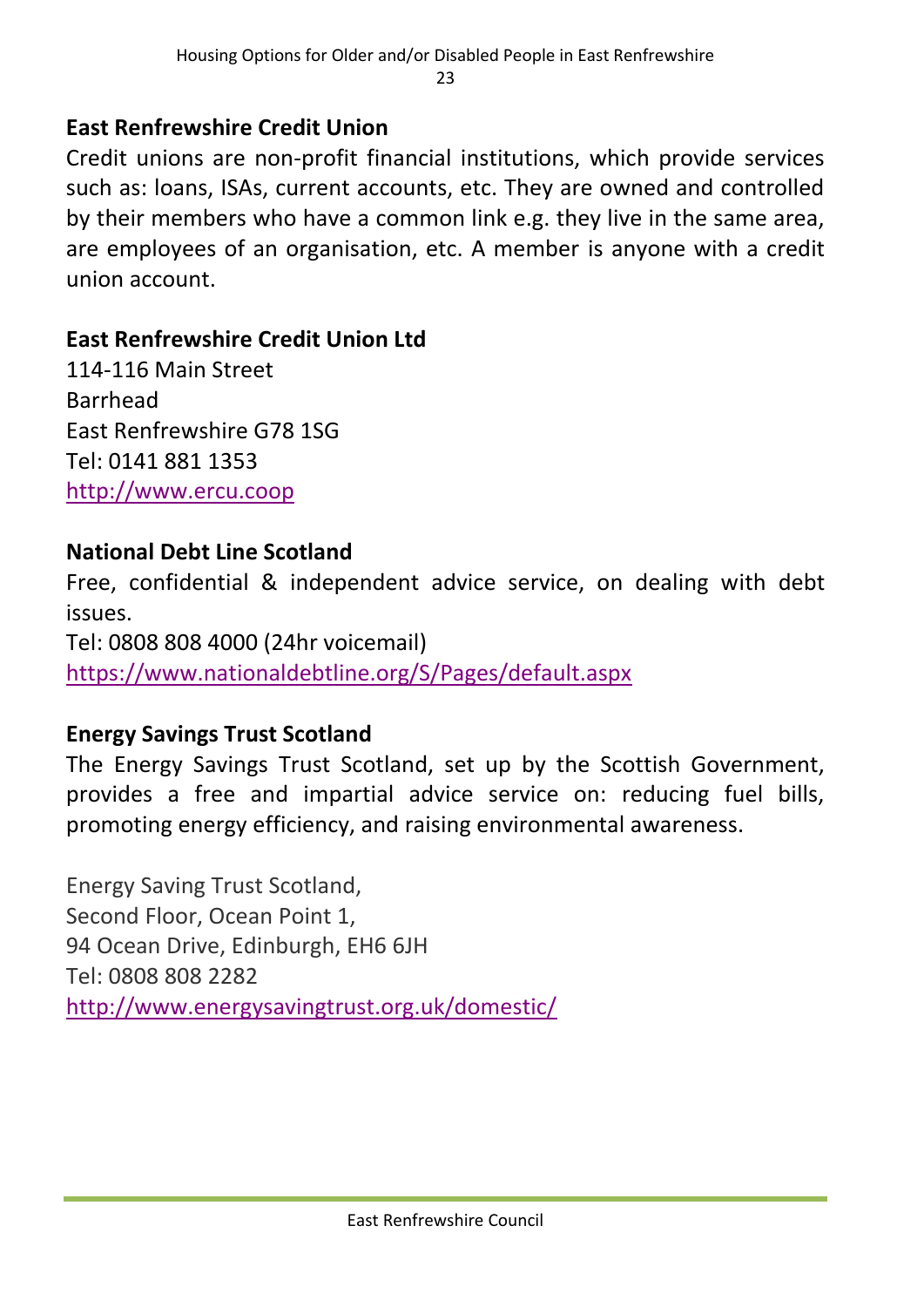# **5 i. East Renfrewshire Council - useful contacts**

# **Private Sector Housing Officer**

0141 577 3589 (Wed p.m. – Fri)

# **Health & Social Care Partnership**

0141 577 3003 0300 343 1505 (outwith office hours)

### **Benefits**

0141 577 3002

**Housing Advice & Homelessness Team**

0141 577 3001

## **Out of Hours homeless emergency**

0800 052 0180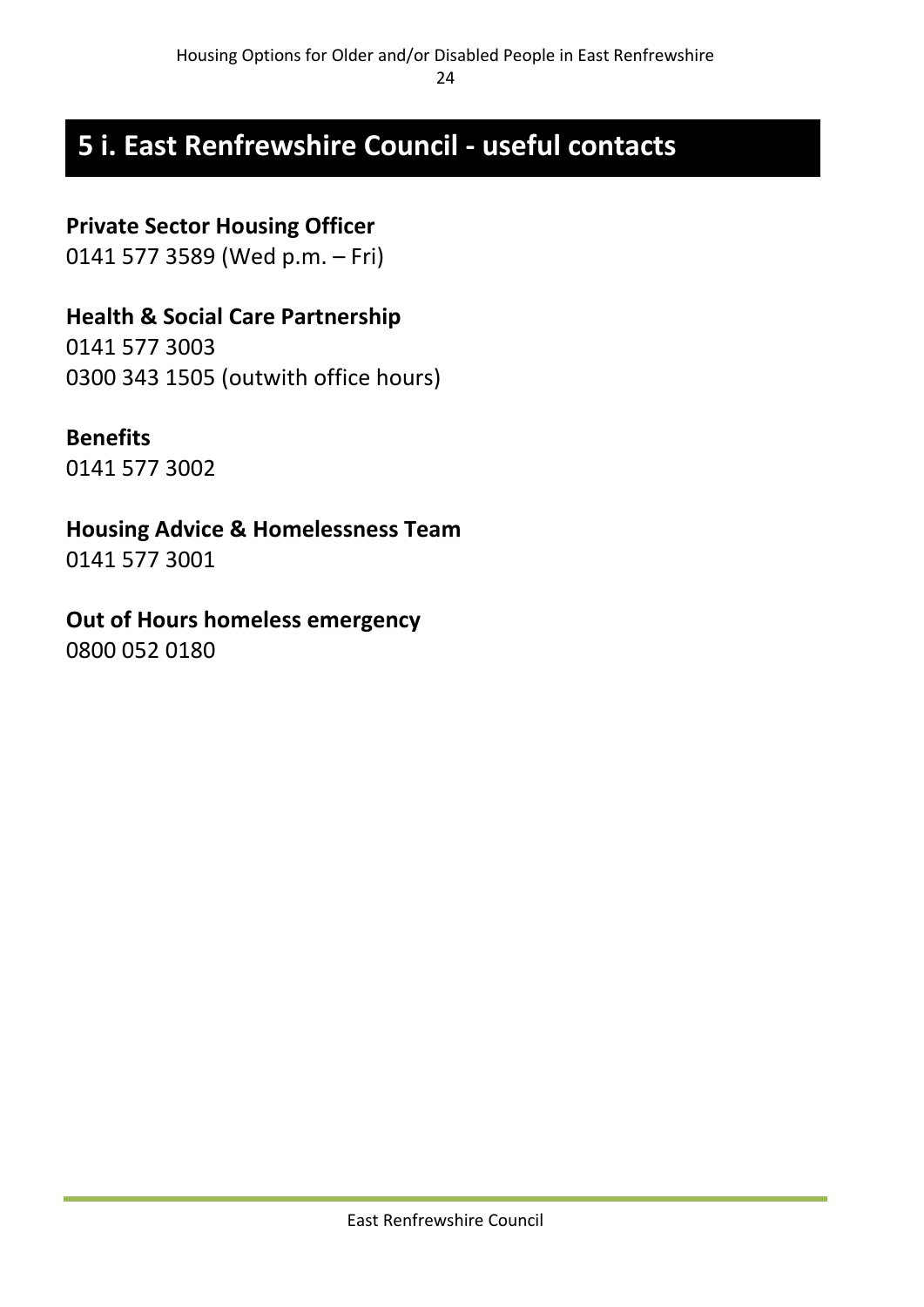# **5 ii. Other useful contacts**

# **East Renfrewshire Citizens Advice Bureau**

216 Main Street Barrhead Tel: 0141 881 2032 <http://www.cas.org.uk/bureaux/east-renfrewshire-citizens-advice-bureau>

#### **Enable Scotland – East Renfrewshire**

East Renfrewshire Services 2<sup>nd</sup> Floor 146 Argyle Street Glasgow G2 8BL Tel: 0300 0200 101 <http://www.enable.org.uk/>

#### **Alzheimer Scotland**

Argyll & Clyde 56 Kelburn Street Barrhead G78 1LR Tel: 0141 876 9520 Tel: 0808 808 3000 (24 hour helpline) <http://www.alzscot.org/>

## **Advice Service Capability Scotland**

11 Ellersly Road Edinburgh EH12 6HY Tel: 0131 337 9876 Textphone: 0131 346 7864 Fax: 0131 346 7864 <http://www.capability-scotland.org.uk/get-advice/>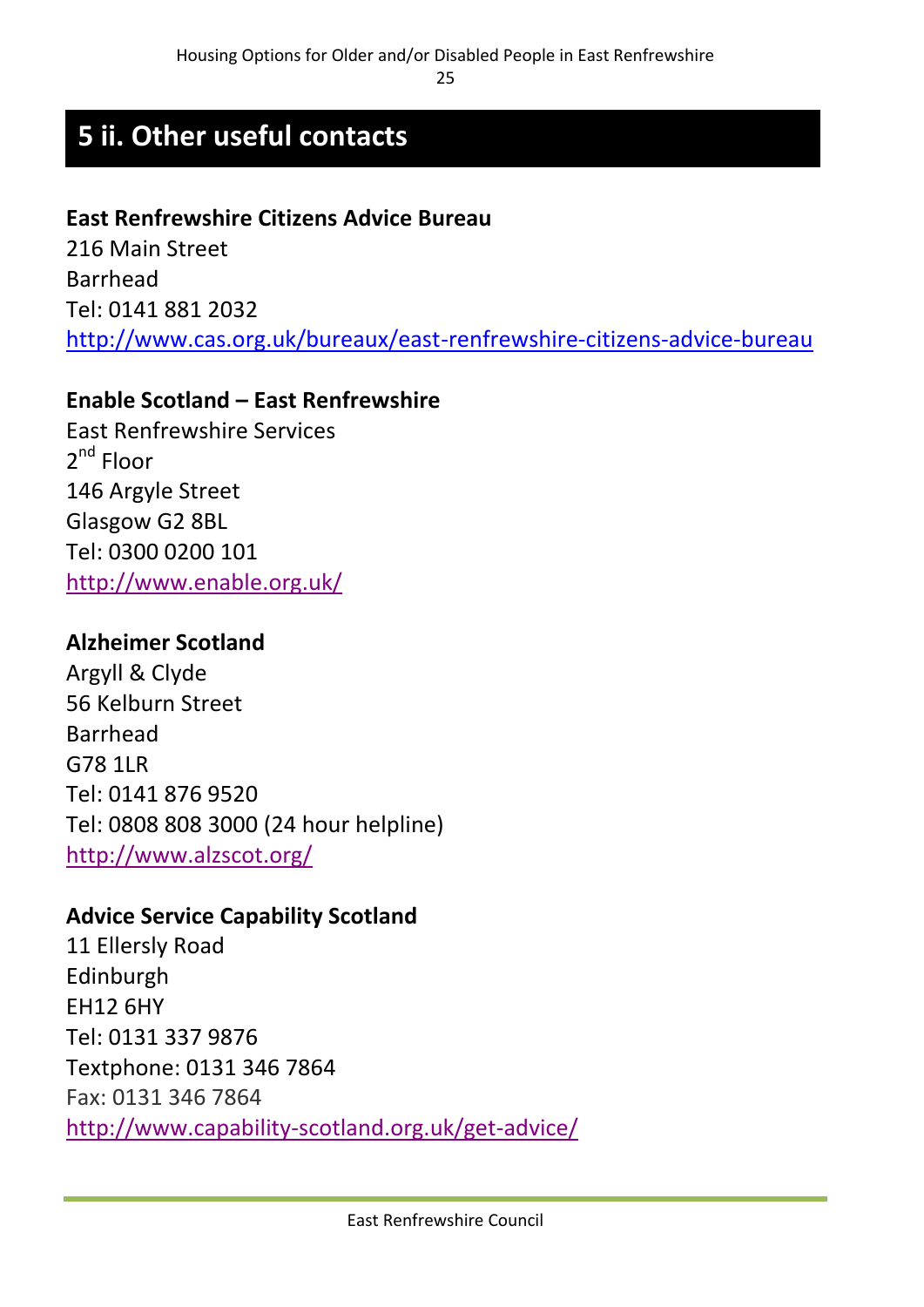# **Age UK Scotland** Causeway House, 160 Causewayside Edinburgh EH9 1PR 0845 833 0200 <http://www.ageuk.org.uk/scotland/>

# **Self Directed Support Forum East Renfrewshire**

SDS Forum ER Undercover 56 Kelburn Street Barrhead G78 1LR Tel: 0141 876 9514 Email: [admin@sdsforumer.org](mailto:admin@sdsforumer.org) Web: [www.sdsforumer.org](http://www.sdsforumer.org/)

## **Housing Options Scotland**

Provides information and advice to disabled people, veterans and older people. The main aim of Housing Options Scotland is to ensure that disabled people, veterans and older people can access the right home for them. The service offers advice on social renting, private renting, and home ownership.

<http://www.housingoptionsscotland.org.uk/> email: [info@housingoptionsscotland.org.uk](mailto:info@housingoptionsscotland.org.uk) Tel: 0131 247 1400 Fax: 0870 123 1597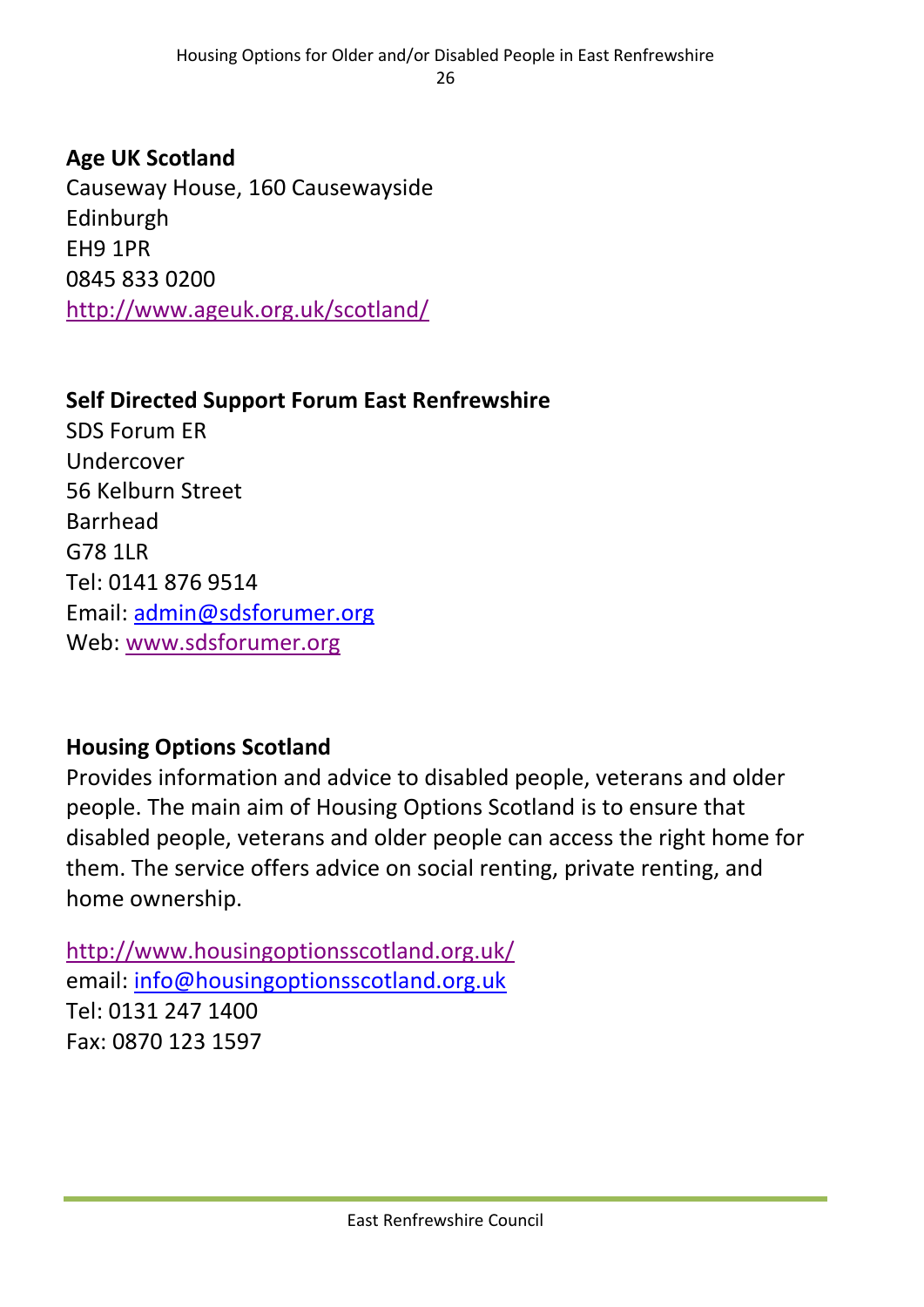# **Armed Services Advice Project (ASAP)**

**ASAP** is provided by the Scottish Citizens Advice Bureau Service, and can provide information on benefits, debt and money advice, housing, workrelated problems, consumer issues and relationships. You can contact ASAP for assistance if you are/or were in the Armed Forces or Merchant Navy or are a dependent of someone who is or was in the Armed Forces or Merchant Navy.

You can contact the project by telephone on: **0845 231 0300** or find more information at: <http://www.adviceasap.org.uk/>

# **Veterans Welfare Service (VWS)**

The Veterans Welfare Service (VWS) gives support to veterans and their dependants. The focus of the service is to provide assistance following a change in situation that may have resulted in a welfare need, such as: leaving the service, bereavement, changes in disablement, changes affecting income or finances, changes affecting housing.

[www.veterans-uk.info](http://www.veterans-uk.info/) Tel: 0141 224 2709 Email: [spva-vwsglasgowmailbox@mod.uk](mailto:spva-vwsglasgowmailbox@mod.uk)